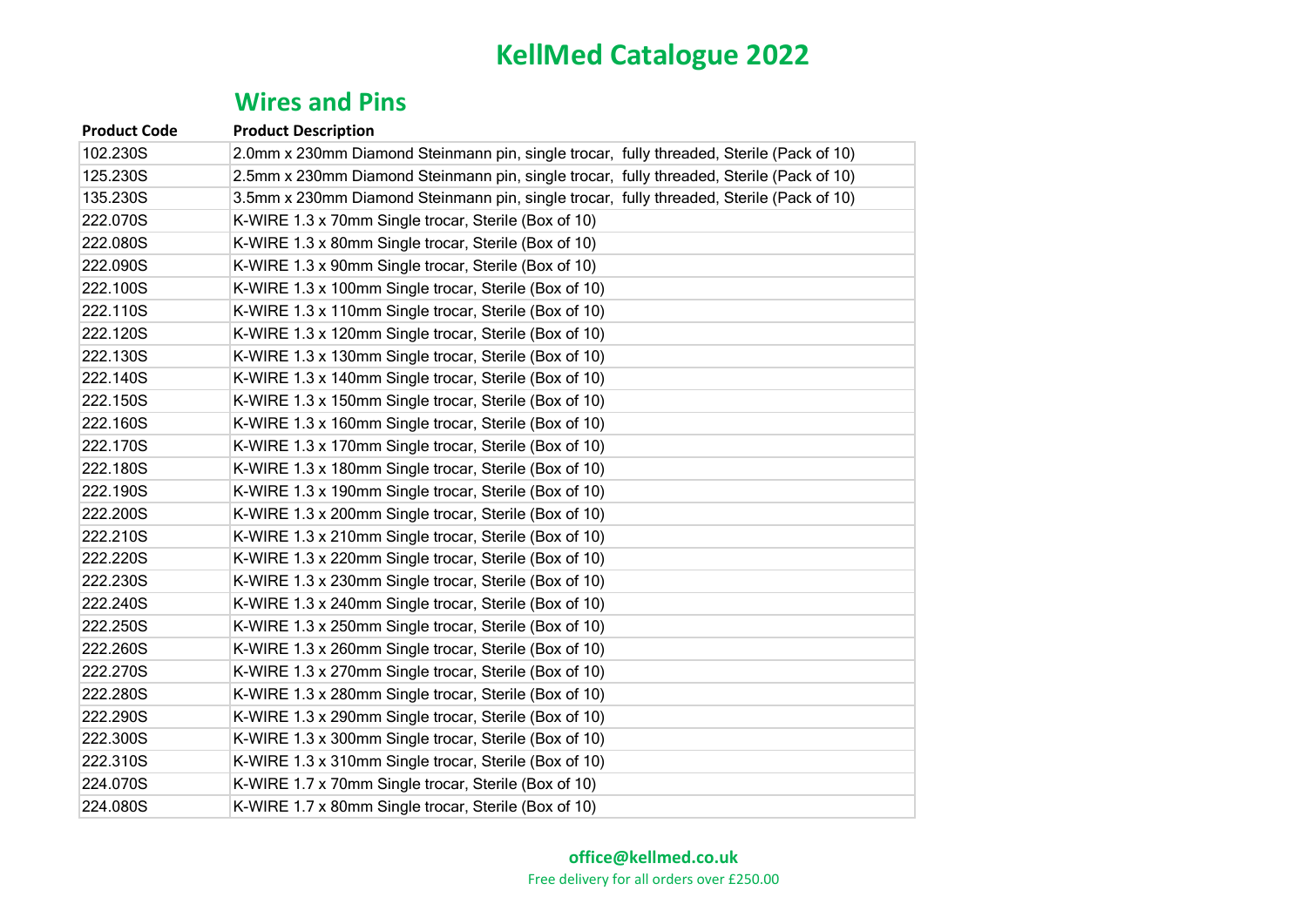| 224.090S | K-WIRE 1.7 x 90mm Single trocar, Sterile (Box of 10)  |
|----------|-------------------------------------------------------|
| 224.100S | K-WIRE 1.7 x 100mm Single trocar, Sterile (Box of 10) |
| 224.110S | K-WIRE 1.7 x 110mm Single trocar, Sterile (Box of 10) |
| 224.120S | K-WIRE 1.7 x 120mm Single trocar, Sterile (Box of 10) |
| 224.130S | K-WIRE 1.7 x 130mm Single trocar, Sterile (Box of 10) |
| 224.140S | K-WIRE 1.7 x 140mm Single trocar, Sterile (Box of 10) |
| 224.150S | K-WIRE 1.7 x 150mm Single trocar, Sterile (Box of 10) |
| 224.160S | K-WIRE 1.7 x 160mm Single trocar, Sterile (Box of 10) |
| 224.170S | K-WIRE 1.7 x 170mm Single trocar, Sterile (Box of 10) |
| 224.180S | K-WIRE 1.7 x 180mm Single trocar, Sterile (Box of 10) |
| 224.190S | K-WIRE 1.7 x 190mm Single trocar, Sterile (Box of 10) |
| 224.200S | K-WIRE 1.7 x 200mm Single trocar, Sterile (Box of 10) |
| 224.210S | K-WIRE 1.7 x 210mm Single trocar, Sterile (Box of 10) |
| 224.220S | K-WIRE 1.7 x 220mm Single trocar, Sterile (Box of 10) |
| 224.230S | K-WIRE 1.7 x 230mm Single trocar, Sterile (Box of 10) |
| 224.240S | K-WIRE 1.7 x 240mm Single trocar, Sterile (Box of 10) |
| 224.250S | K-WIRE 1.7 x 250mm Single trocar, Sterile (Box of 10) |
| 224.260S | K-WIRE 1.7 x 260mm Single trocar, Sterile (Box of 10) |
| 224.270S | K-WIRE 1.7 x 270mm Single trocar, Sterile (Box of 10) |
| 224.280S | K-WIRE 1.7 x 280mm Single trocar, Sterile (Box of 10) |
| 224.290S | K-WIRE 1.7 x 290mm Single trocar, Sterile (Box of 10) |
| 224.300S | K-WIRE 1.7 x 300mm Single trocar, Sterile (Box of 10) |
| 224.310S | K-WIRE 1.7 x 310mm Single trocar, Sterile (Box of 10) |
| 226.070S | K-WIRE 1.9 x 70mm Single trocar, Sterile (Box of 10)  |
| 226.080S | K-WIRE 1.9 x 80mm Single trocar, Sterile (Box of 10)  |
| 226.090S | K-WIRE 1.9 x 90mm Single trocar, Sterile (Box of 10)  |
| 226.100S | K-WIRE 1.9 x 100mm Single trocar, Sterile (Box of 10) |
| 226.110S | K-WIRE 1.9 x 110mm Single trocar, Sterile (Box of 10) |
| 226.120S | K-WIRE 1.9 x 120mm Single trocar, Sterile (Box of 10) |
| 226.130S | K-WIRE 1.9 x 130mm Single trocar, Sterile (Box of 10) |
| 226.140S | K-WIRE 1.9 x 140mm Single trocar, Sterile (Box of 10) |
| 226.150S | K-WIRE 1.9 x 150mm Single trocar, Sterile (Box of 10) |
| 226.160S | K-WIRE 1.9 x 160mm Single trocar, Sterile (Box of 10) |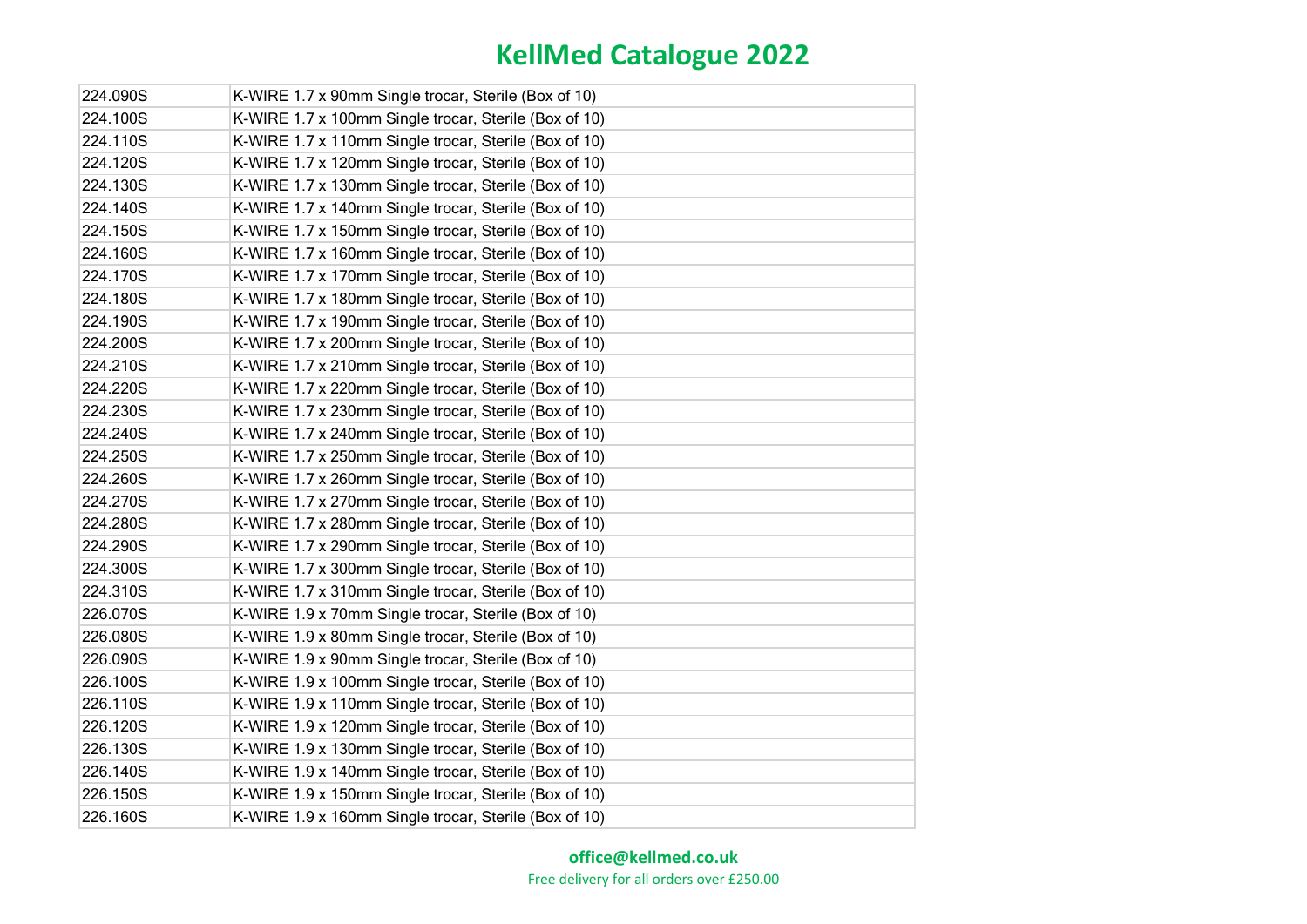| 226.170S | K-WIRE 1.9 x 170mm Single trocar, Sterile (Box of 10) |
|----------|-------------------------------------------------------|
| 226.180S | K-WIRE 1.9 x 180mm Single trocar, Sterile (Box of 10) |
| 226.190S | K-WIRE 1.9 x 190mm Single trocar, Sterile (Box of 10) |
| 226.200S | K-WIRE 1.9 x 200mm Single trocar, Sterile (Box of 10) |
| 226.210S | K-WIRE 1.9 x 210mm Single trocar, Sterile (Box of 10) |
| 226.220S | K-WIRE 1.9 x 220mm Single trocar, Sterile (Box of 10) |
| 226.230S | K-WIRE 1.9 x 230mm Single trocar, Sterile (Box of 10) |
| 226.240S | K-WIRE 1.9 x 240mm Single trocar, Sterile (Box of 10) |
| 226.250S | K-WIRE 1.9 x 250mm Single trocar, Sterile (Box of 10) |
| 226.260S | K-WIRE 1.9 x 260mm Single trocar, Sterile (Box of 10) |
| 226.270S | K-WIRE 1.9 x 270mm Single trocar, Sterile (Box of 10) |
| 226.280S | K-WIRE 1.9 x 280mm Single trocar, Sterile (Box of 10) |
| 226.290S | K-WIRE 1.9 x 290mm Single trocar, Sterile (Box of 10) |
| 226.300S | K-WIRE 1.9 x 300mm Single trocar, Sterile (Box of 10) |
| 226.310S | K-WIRE 1.9 x 310mm Single trocar, Sterile (Box of 10) |
| 243.070S | K-WIRE 1.7 x 70mm Double trocar, Sterile (Box of 10)  |
| 243.080S | K-WIRE 1.7 x 80mm Double trocar, Sterile (Box of 10)  |
| 243.090S | K-WIRE 1.7 x 90mm Double trocar, Sterile (Box of 10)  |
| 243.100S | K-WIRE 1.7 x 100mm Double trocar, Sterile (Box of 10) |
| 243.110S | K-WIRE 1.7 x 110mm Double trocar, Sterile (Box of 10) |
| 243.120S | K-WIRE 1.7 x 120mm Double trocar, Sterile (Box of 10) |
| 243.130S | K-WIRE 1.7 x 230mm Double trocar, Sterile (Box of 10) |
| 243.140S | K-WIRE 1.7 x 140mm Double trocar, Sterile (Box of 10) |
| 243.150S | K-WIRE 1.7 x 150mm Double trocar, Sterile (Box of 10) |
| 243.160S | K-WIRE 1.7 x 160mm Double trocar, Sterile (Box of 10) |
| 243.170S | K-WIRE 1.7 x 170mm Double trocar, Sterile (Box of 10) |
| 243.180S | K-WIRE 1.7 x 180mm Double trocar, Sterile (Box of 10) |
| 243.190S | K-WIRE 1.7 x 190mm Double trocar, Sterile (Box of 10) |
| 243.200S | K-WIRE 1.7 x 200mm Double trocar, Sterile (Box of 10) |
| 243.210S | K-WIRE 1.7 x 210mm Double trocar, Sterile (Box of 10) |
| 243.220S | K-WIRE 1.7 x 220mm Double trocar, Sterile (Box of 10) |
| 243.230S | K-WIRE 1.7 x 230mm Double trocar, Sterile (Box of 10) |
| 243.240S | K-WIRE 1.7 x 240mm Double trocar, Sterile (Box of 10) |

**office@kellmed.co.uk**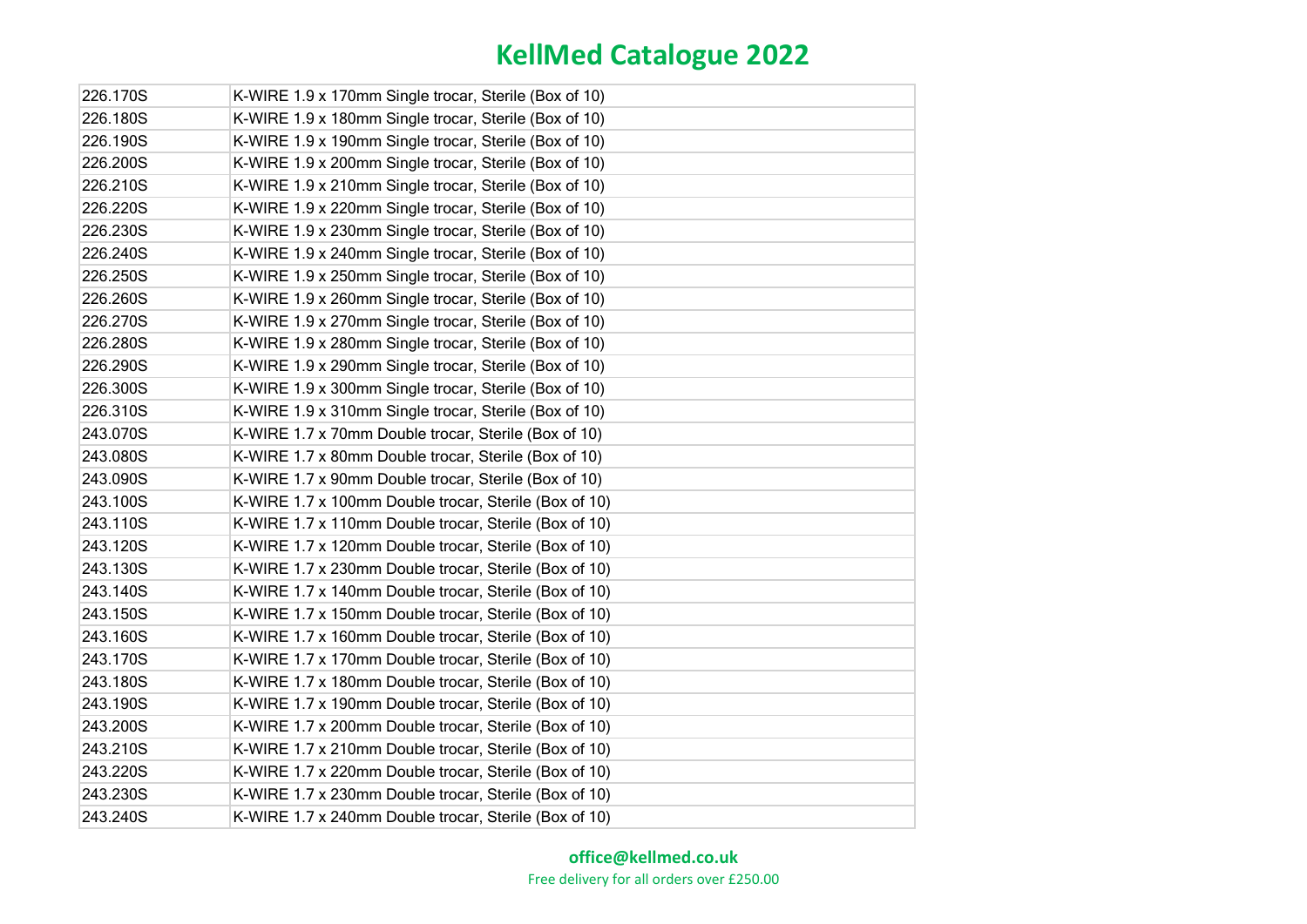| 243.250S | K-WIRE 1.7 x 250mm Double trocar, Sterile (Box of 10) |
|----------|-------------------------------------------------------|
| 243.260S | K-WIRE 1.7 x 260mm Double trocar, Sterile (Box of 10) |
| 243.270S | K-WIRE 1.7 x 270mm Double trocar, Sterile (Box of 10) |
| 243.280S | K-WIRE 1.7 x 280mm Double trocar, Sterile (Box of 10) |
| 243.290S | K-WIRE 1.7 x 290mm Double trocar, Sterile (Box of 10) |
| 243.300S | K-WIRE 1.7 x 300mm Double trocar, Sterile (Box of 10) |
| 243.310S | K-WIRE 1.7 x 310mm Double trocar, Sterile (Box of 10) |
| 244.070S | K-WIRE 1.9 x 70mm Double trocar, Sterile (Box of 10)  |
| 244.080S | K-WIRE 1.9 x 80mm Double trocar, Sterile (Box of 10)  |
| 244.090S | K-WIRE 1.9 x 90mm Double trocar, Sterile (Box of 10)  |
| 244.100S | K-WIRE 1.9 x 100mm Double trocar, Sterile (Box of 10) |
| 244.110S | K-WIRE 1.9 x 110mm Double trocar, Sterile (Box of 10) |
| 244.120S | K-WIRE 1.9 x 120mm Double trocar, Sterile (Box of 10) |
| 244.130S | K-WIRE 1.9 x 130mm Double trocar, Sterile (Box of 10) |
| 244.140S | K-WIRE 1.9 x 140mm Double trocar, Sterile (Box of 10) |
| 244.150S | K-WIRE 1.9 x 150mm Double trocar, Sterile (Box of 10) |
| 244.160S | K-WIRE 1.9 x 160mm Double trocar, Sterile (Box of 10) |
| 244.170S | K-WIRE 1.9 x 170mm Double trocar, Sterile (Box of 10) |
| 244.180S | K-WIRE 1.9 x 180mm Double trocar, Sterile (Box of 10) |
| 244.190S | K-WIRE 1.9 x 190mm Double trocar, Sterile (Box of 10) |
| 244.200S | K-WIRE 1.9 x 200mm Double trocar, Sterile (Box of 10) |
| 244.210S | K-WIRE 1.9 x 210mm Double trocar, Sterile (Box of 10) |
| 244.220S | K-WIRE 1.9 x 220mm Double trocar, Sterile (Box of 10) |
| 244.230S | K-WIRE 1.9 x 230mm Double trocar, Sterile (Box of 10) |
| 244.240S | K-WIRE 1.9 x 240mm Double trocar, Sterile (Box of 10) |
| 244.250S | K-WIRE 1.9 x 250mm Double trocar, Sterile (Box of 10) |
| 244.260S | K-WIRE 1.9 x 260mm Double trocar, Sterile (Box of 10) |
| 244.270S | K-WIRE 1.9 x 270mm Double trocar, Sterile (Box of 10) |
| 244.280S | K-WIRE 1.9 x 280mm Double trocar, Sterile (Box of 10) |
| 244.290S | K-WIRE 1.9 x 290mm Double trocar, Sterile (Box of 10) |
| 244.300S | K-WIRE 1.9 x 300mm Double trocar, Sterile (Box of 10) |
| 244.310S | K-WIRE 1.9 x 310mm Double trocar, Sterile (Box of 10) |
| 245.070S | K-WIRE 1.3 x 70mm Double trocar, Sterile (Box of 10)  |

**office@kellmed.co.uk**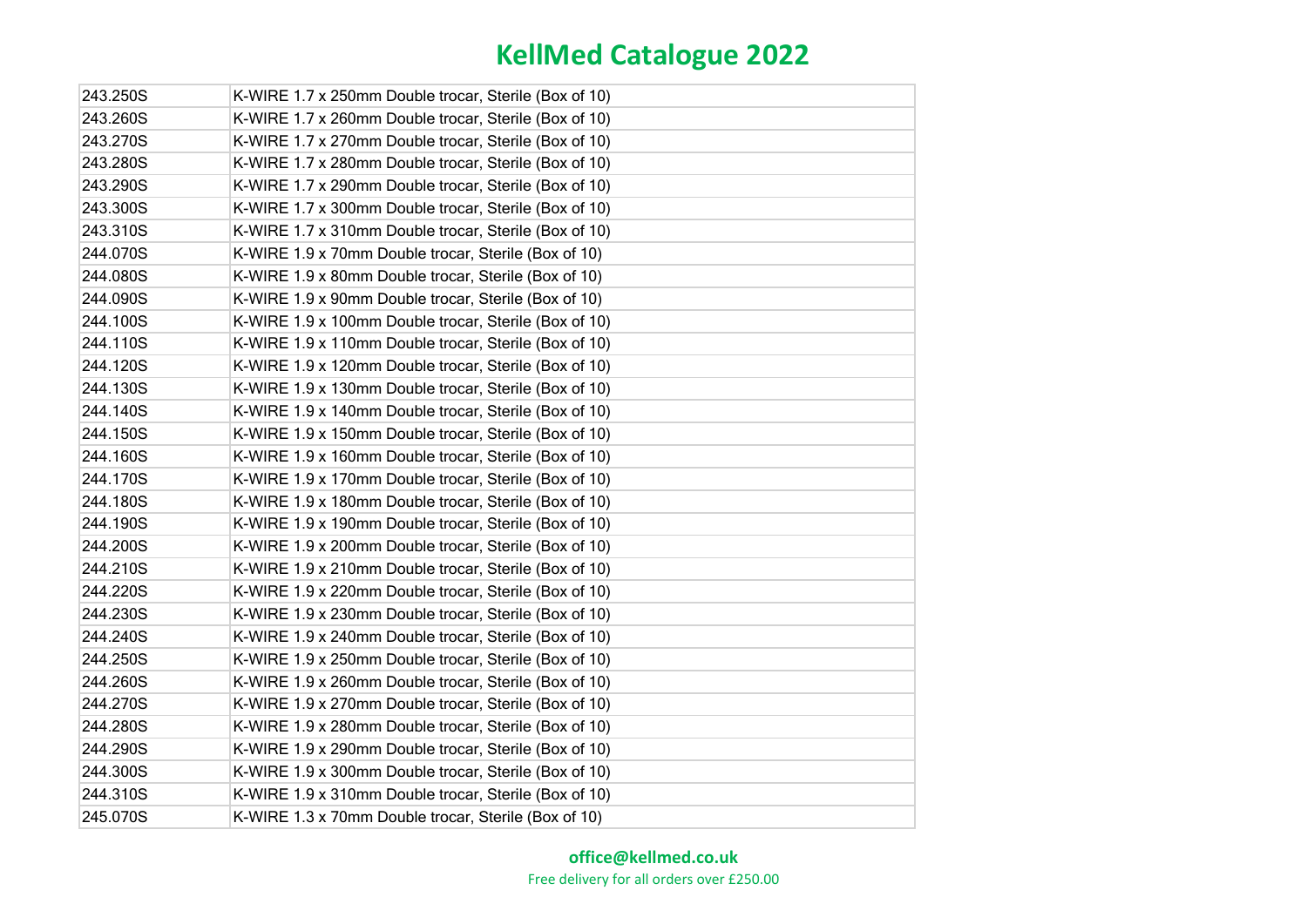| 245.080S | K-WIRE 1.3 x 80mm Double trocar, Sterile (Box of 10)                 |
|----------|----------------------------------------------------------------------|
| 245.090S | K-WIRE 1.3 x 90mm Double trocar, Sterile (Box of 10)                 |
| 245.100S | K-WIRE 1.3 x 100mm Double trocar, Sterile (Box of 10)                |
| 245.110S | K-WIRE 1.3 x 110mm Double trocar, Sterile (Box of 10)                |
| 245.120S | K-WIRE 1.3 x 120mm Double trocar, Sterile (Box of 10)                |
| 245.130S | K-WIRE 1.3 x 130mm Double trocar, Sterile (Box of 10)                |
| 245.140S | K-WIRE 1.3 x 140mm Double trocar, Sterile (Box of 10)                |
| 245.150S | K-WIRE 1.3 x 150mm Double trocar, Sterile (Box of 10)                |
| 245.160S | K-WIRE 1.3 x 160mm Double trocar, Sterile (Box of 10)                |
| 245.170S | K-WIRE 1.3 x 170mm Double trocar, Sterile (Box of 10)                |
| 245.180S | K-WIRE 1.3 x 180mm Double trocar, Sterile (Box of 10)                |
| 245.190S | K-WIRE 1.3 x 190mm Double trocar, Sterile (Box of 10)                |
| 245.200S | K-WIRE 1.3 x 200mm Double trocar, Sterile (Box of 10)                |
| 245.210S | K-WIRE 1.3 x 210mm Double trocar, Sterile (Box of 10)                |
| 245.220S | K-WIRE 1.3 x 220mm Double trocar, Sterile (Box of 10)                |
| 245.230S | K-WIRE 1.3 x 230mm Double trocar, Sterile (Box of 10)                |
| 245.240S | K-WIRE 1.3 x 240mm Double trocar, Sterile (Box of 10)                |
| 245.250S | K-WIRE 1.3 x 250mm Double trocar, Sterile (Box of 10)                |
| 245.260S | K-WIRE 1.3 x 260mm Double trocar, Sterile (Box of 10)                |
| 245.270S | K-WIRE 1.3 x 270mm Double trocar, Sterile (Box of 10)                |
| 245.280S | K-WIRE 1.3 x 280mm Double trocar, Sterile (Box of 10)                |
| 245.290S | K-WIRE 1.3 x 290mm Double trocar, Sterile (Box of 10)                |
| 245.300S | K-WIRE 1.3 x 300mm Double trocar, Sterile (Box of 10)                |
| 245.310S | K-WIRE 1.3 x 310mm Double trocar, Sterile (Box of 10)                |
| 305.175S | 4.8mm x 175mm Steinmann pins, trocar/triangle, Sterile - (Box of 10) |
| 306.125s | 4.0mm x 125mm Steinmann pin, trocar/ triangle, Sterile - (Box of 10) |
| 306.150S | 4.0mm x 150mm Steinmann pin, trocar/ triangle, Sterile - (Box of 10) |
| 306.175S | 4.0mm x 175mm Steinmann pin, trocar/ triangle, Sterile - (Box of 10) |
| 306.200S | 4.0mm x 200mm Steinmann pin, trocar/ triangle, Sterile - (Box of 10) |
| 306.225S | 4.0mm x 225mm Steinmann pin, trocar/ triangle, Sterile - (Box of 10) |
| 306.254S | 4.0mm x 254mm Steinmann pin, trocar/ triangle, Sterile - (Box of 10) |
| 308.200s | 2.8mm x 200mm Steinmann Pin, Trocar/Triangle - (Box of 10)           |
| 309.230S | 2.8mm x 230mm Steinmann Pin, Single Trocar Sterile (Box of 10)       |

#### **office@kellmed.co.uk**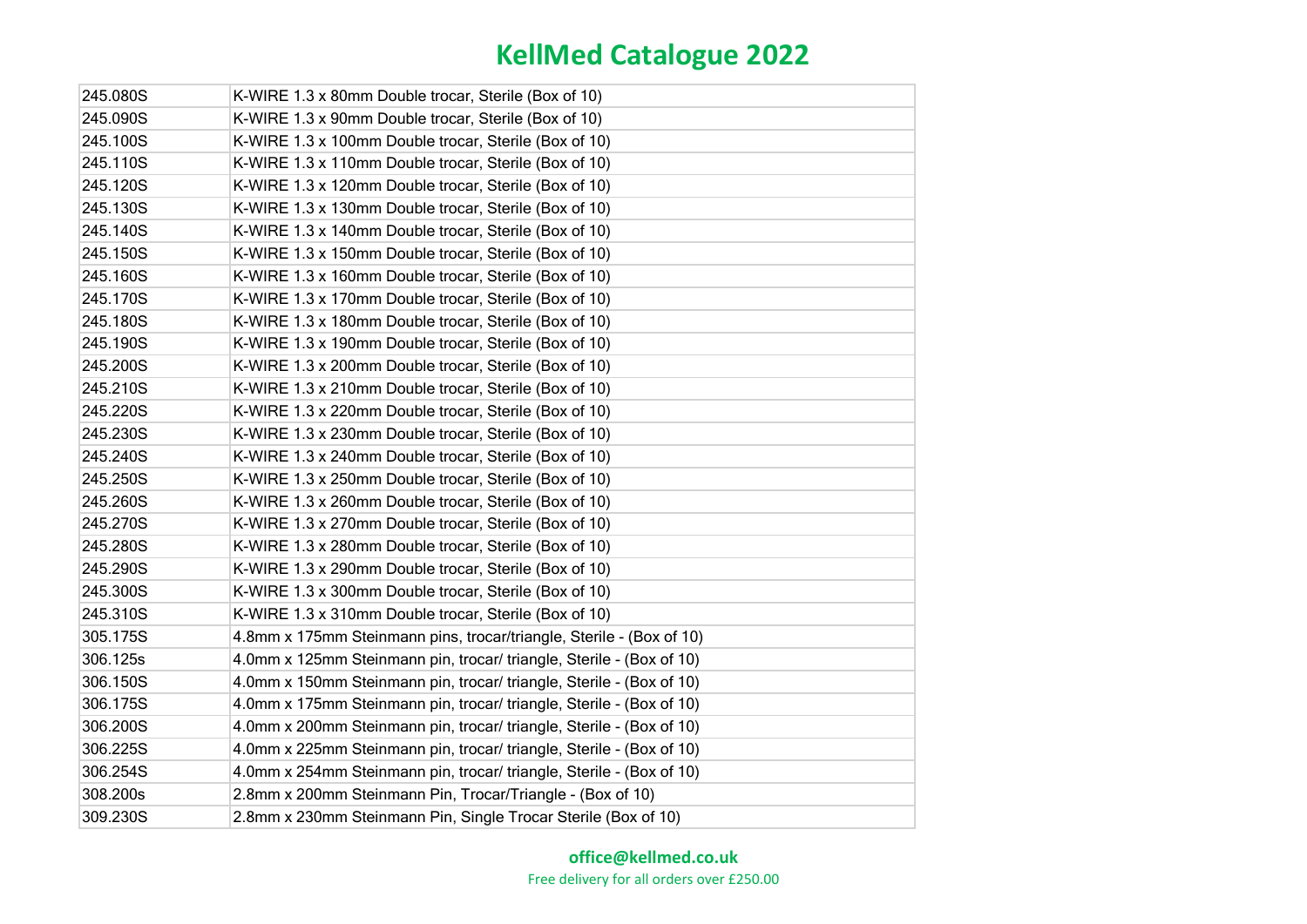| 311.100S | 1.6mm x 100mm K Wire, Double Trocar, Fully Threaded - Sterile (Box of 10)           |
|----------|-------------------------------------------------------------------------------------|
| 312.200S | 3.2mm x 200mm K Wire Single Trocar Sterile (Pack of 10)                             |
| 312.230S | 3.2mm x 230mm Steinmann Pin, Single Trocar Sterile (Box of 10)                      |
| 313.200s | 3.5mm x 200mm Steinmann pin, trocar/triangle, Sterile - (Box of 10)                 |
| 314.150S | 0.7mm x 150mm K wire, double trocar, sterile (Box of 10)                            |
| 315.200S | 2.5mm x 200mm Steinmann Pin, Fully Threaded, Sterile (Pack of 10)                   |
| 316.100S | 1.5mm x 100mm K Wire Double Trocar Fully Threaded Sterile (Box of 10)               |
| 317.230s | 2.4mm x 230mm Steinmann Pin, trocar/triangle, fully threaded, Sterile - (Box of 10) |
| 318.230S | 2.8mm x 230mm Steinmann Pin, trocar/triangle, fully threaded, Sterile - (Box of 10) |
| 318.280S | 2.8mm x 280mm Steinmann Pin, Single Trocar, Fully Threaded, Sterile (pack of 10)    |
| 319.070s | 0.8mm x 70mm K wire, single trocar, sterile - (Box of 10)                           |
| 319.080s | 0.8mm x 80mm K wire, single trocar, Sterile - (Box of 10)                           |
| 319.090S | K-WIRE 0.8 x 90mm Single trocar, Sterile (Box of 10)                                |
| 319.100S | K-WIRE 0.8 x 100mm Single trocar, Sterile (Box of 10)                               |
| 319.110S | K-WIRE 0.8 x 110mm Single trocar, Sterile (Box of 10)                               |
| 319.120S | K-WIRE 0.8 x 120mm Single trocar, Sterile (Box of 10)                               |
| 319.130S | K-WIRE 0.8 x 130mm Single trocar, Sterile (Box of 10)                               |
| 319.140S | K-WIRE 0.8 x 140mm Single trocar, Sterile (Box of 10)                               |
| 319.150S | 0.8mm x 150mm K wire, single trocar, Sterile - (Box of 10)                          |
| 319.160S | K-WIRE 0.8 x 160mm Single trocar, Sterile (Box of 10)                               |
| 319.170S | K-WIRE 0.8 x 170mm Single trocar, Sterile (Box of 10)                               |
| 319.180S | K-WIRE 0.8 x 180mm Single trocar, Sterile (Box of 10)                               |
| 319.190S | K-WIRE 0.8 x 190mm Single trocar, Sterile (Box of 10)                               |
| 319.200S | K-WIRE 0.8 x 200mm Single trocar, Sterile (Box of 10)                               |
| 319.210S | K-WIRE 0.8 x 210mm Single trocar, Sterile (Box of 10)                               |
| 319.220S | K-WIRE 0.8 x 220mm Single trocar, Sterile (Box of 10)                               |
| 319.230S | K-WIRE 0.8 x 230mm Single trocar, Sterile (Box of 10)                               |
| 319.240S | K-WIRE 0.8 x 240mm Single trocar, Sterile (Box of 10)                               |
| 319.250S | K-WIRE 0.8 x 250mm Single trocar, Sterile (Box of 10)                               |
| 319.260S | K-WIRE 0.8 x 260mm Single trocar, Sterile (Box of 10)                               |
| 319.270S | K-WIRE 0.8 x 270mm Single trocar, Sterile (Box of 10)                               |
| 319.280S | K-WIRE 0.8 x 280mm Single trocar, Sterile (Box of 10)                               |
| 319.290S | K-WIRE 0.8 x 290mm Single trocar, Sterile (Box of 10)                               |

#### **office@kellmed.co.uk**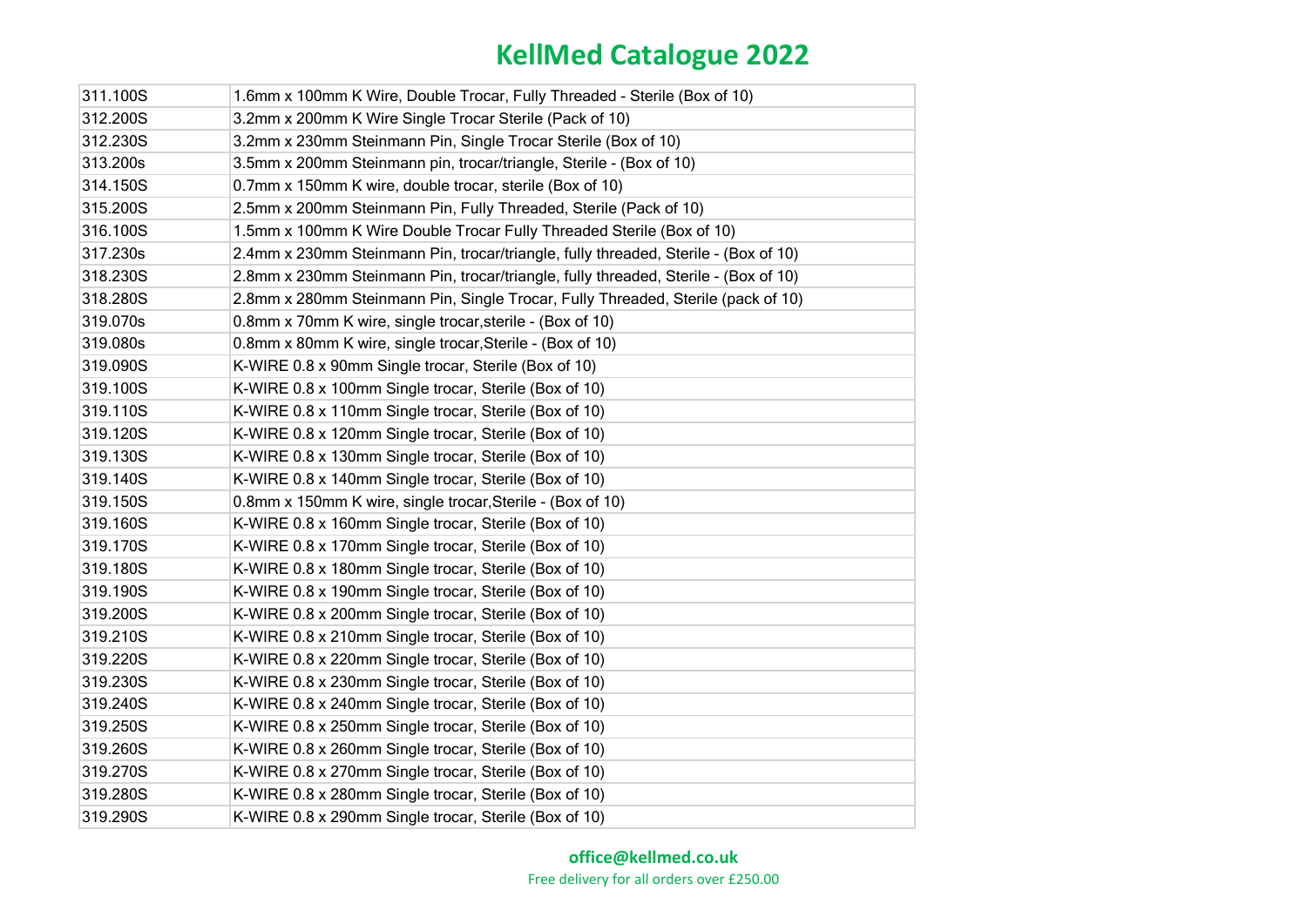| 319.300S | K-WIRE 0.8 x 300mm Single trocar, Sterile (Box of 10)      |
|----------|------------------------------------------------------------|
| 319.310S | K-WIRE 0.8 x 310mm Single trocar, Sterile (Box of 10)      |
| 320.070S | 1.0mm x 70mm K wire, single trocar, sterile - (Box of 10)  |
| 320.080S | K-WIRE 1.0 x 80mm Single trocar, Sterile (Box of 10)       |
| 320.090S | K-WIRE 1.0 x 90mm Single trocar, Sterile (Box of 10)       |
| 320.100s | 1.0mm x 100mm K wire, single trocar, Sterile - (Box of 10) |
| 320.110S | K-WIRE 1.0 x 110mm Single trocar, Sterile (Box of 10)      |
| 320.120S | K-WIRE 1.0 x 120mm Single trocar, Sterile (Box of 10)      |
| 320.130S | K-WIRE 1.0 x 130mm Single trocar, Sterile (Box of 10)      |
| 320.140S | K-WIRE 1.0 x 140mm Single trocar, Sterile (Box of 10)      |
| 320.150s | 1.0mm x 150mm K wire, single trocar - (Box of 10)          |
| 320.160S | K-WIRE 1.0 x 160mm Single trocar, Sterile (Box of 10)      |
| 320.170S | K-WIRE 1.0 x 170mm Single trocar, Sterile (Box of 10)      |
| 320.180S | K-WIRE 1.0 x 180mm Single trocar, Sterile (Box of 10)      |
| 320.190S | K-WIRE 1.0 x 190mm Single trocar, Sterile (Box of 10)      |
| 320.200S | K-WIRE 1.0 x 200mm Single trocar, Sterile (Box of 10)      |
| 320.210S | K-WIRE 1.0 x 210mm Single trocar, Sterile (Box of 10)      |
| 320.220S | K-WIRE 1.0 x 220mm Single trocar, Sterile (Box of 10)      |
| 320.230S | K-WIRE 1.0 x 230mm Single trocar, Sterile (Box of 10)      |
| 320.240S | K-WIRE 1.0 x 240mm Single trocar, Sterile (Box of 10)      |
| 320.250S | K-WIRE 1.0 x 250mm Single trocar, Sterile (Box of 10)      |
| 320.260S | K-WIRE 1.0 x 260mm Single trocar, Sterile (Box of 10)      |
| 320.270S | K-WIRE 1.0 x 270mm Single trocar, Sterile (Box of 10)      |
| 320.280S | K-WIRE 1.0 x 280mm Single trocar, Sterile (Box of 10)      |
| 320.290S | K-WIRE 1.0 x 290mm Single trocar, Sterile (Box of 10)      |
| 320.300S | K-WIRE 1.0 x 300mm Single trocar, Sterile (Box of 10)      |
| 320.310S | K-WIRE 1.0 x 310mm Single trocar, Sterile (Box of 10)      |
| 321.070S | K-WIRE 1.2 x 70mm Single trocar, Sterile (Box of 10)       |
| 321.080S | K-WIRE 1.2 x 80mm Single trocar, Sterile (Box of 10)       |
| 321.090S | K-WIRE 1.2 x 90mm Single trocar, Sterile (Box of 10)       |
| 321.100S | K-WIRE 1.2 x 100mm Single trocar, Sterile (Box of 10)      |
| 321.110S | K-WIRE 1.2 x 110mm Single trocar, Sterile (Box of 10)      |
| 321.120S | K-WIRE 1.2 x 120mm Single trocar, Sterile (Box of 10)      |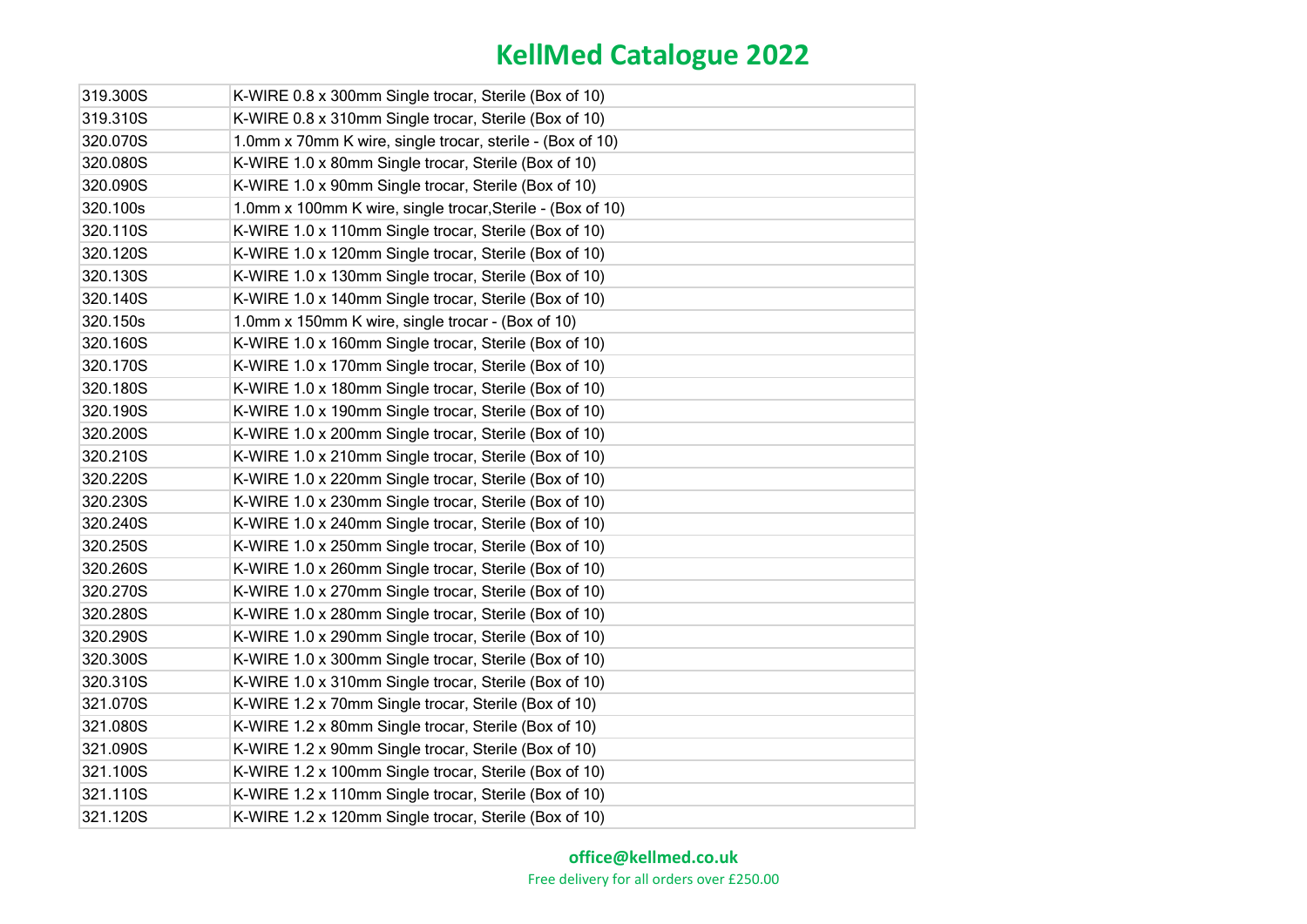| 321.130S | K-WIRE 1.2 x 130mm Single trocar, Sterile (Box of 10)      |
|----------|------------------------------------------------------------|
| 321.140S | K-WIRE 1.2 x 140mm Single trocar, Sterile (Box of 10)      |
| 321.150s | 1.2mm x 150mm K wire, single trocar, Sterile - (Box of 10) |
| 321.160S | K-WIRE 1.2 x 160mm Single trocar, Sterile (Box of 10)      |
| 321.170S | K-WIRE 1.2 x 170mm Single trocar, Sterile (Box of 10)      |
| 321.180S | K-WIRE 1.2 x 180mm Single trocar, Sterile (Box of 10)      |
| 321.190S | K-WIRE 1.2 x 190mm Single trocar, Sterile (Box of 10)      |
| 321.200S | K-WIRE 1.2 x 200mm Single trocar, Sterile (Box of 10)      |
| 321.210S | K-WIRE 1.2 x 210mm Single trocar, Sterile (Box of 10)      |
| 321.220S | K-WIRE 1.2 x 220mm Single trocar, Sterile (Box of 10)      |
| 321.225S | 1.2mm x 225mm k wire, single trocar, sterile (Box of 10)   |
| 321.230S | K-WIRE 1.2 x 230mm Single trocar, Sterile (Box of 10)      |
| 321.240S | K-WIRE 1.2 x 240mm Single trocar, Sterile (Box of 10)      |
| 321.250S | K-WIRE 1.2 x 250mm Single trocar, Sterile (Box of 10)      |
| 321.260S | K-WIRE 1.2 x 260mm Single trocar, Sterile (Box of 10)      |
| 321.270S | K-WIRE 1.2 x 270mm Single trocar, Sterile (Box of 10)      |
| 321.280S | K-WIRE 1.2 x 280mm Single trocar, Sterile (Box of 10)      |
| 321.290S | K-WIRE 1.2 x 290mm Single trocar, Sterile (Box of 10)      |
| 321.300S | K-WIRE 1.2 x 300mm Single trocar, Sterile (Box of 10)      |
| 321.305S | 1.2mm x 305mm K wire, single trocar, Sterile - (Box of 10) |
| 321.310S | K-WIRE 1.2 x 310mm Single trocar, Sterile (Box of 10)      |
| 322.070S | K-WIRE 1.4 x 70mm Single trocar, Sterile (Box of 10)       |
| 322.080S | K-WIRE 1.4 x 80mm Single trocar, Sterile (Box of 10)       |
| 322.090S | K-WIRE 1.4 x 90mm Single trocar, Sterile (Box of 10)       |
| 322.100s | 1.4mm x 100mm K wire, single trocar, Sterile - (Box of 10) |
| 322.110S | K-WIRE 1.4 x 110mm Single trocar, Sterile (Box of 10)      |
| 322.120S | K-WIRE 1.4 x 120mm Single trocar, Sterile (Box of 10)      |
| 322.125S | 1.4mm x 125mm k wire, single trocar, sterile (box of 10)   |
| 322.130S | K-WIRE 1.4 x 130mm Single trocar, Sterile (Box of 10)      |
| 322.140S | K-WIRE 1.4 x 140mm Single trocar, Sterile (Box of 10)      |
| 322.150S | 1.4mm x 150mm K wire, single trocar - (Box of 10)          |
| 322.160S | K-WIRE 1.4 x 160mm Single trocar, Sterile (Box of 10)      |
| 322.170S | K-WIRE 1.4 x 170mm Single trocar, Sterile (Box of 10)      |

#### **office@kellmed.co.uk**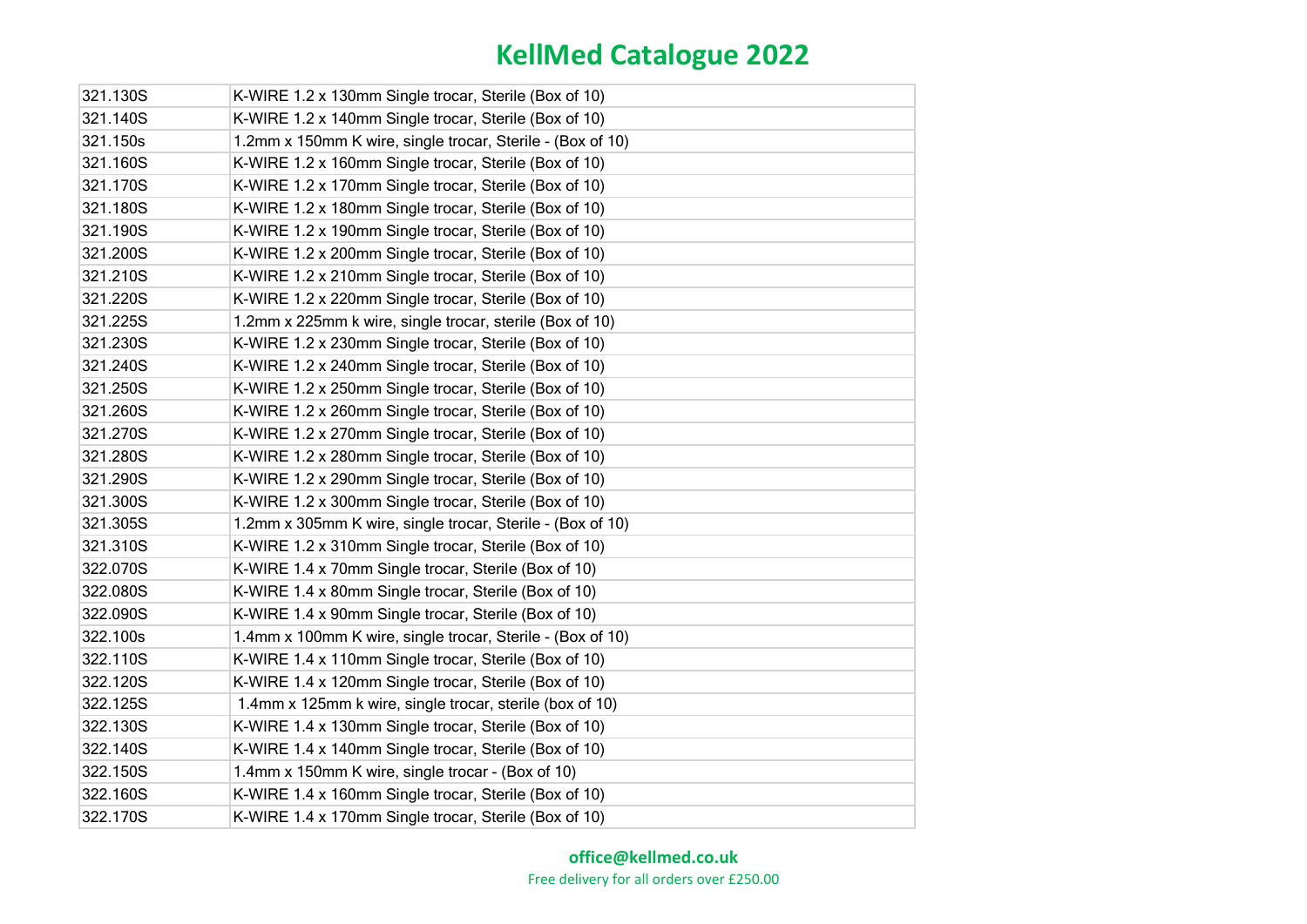| 322.180S | K-WIRE 1.4 x 180mm Single trocar, Sterile (Box of 10)      |
|----------|------------------------------------------------------------|
| 322.190S | K-WIRE 1.4 x 190mm Single trocar, Sterile (Box of 10)      |
| 322.200S | K-WIRE 1.4 x 200mm Single trocar, Sterile (Box of 10)      |
| 322.210S | K-WIRE 1.4 x 210mm Single trocar, Sterile (Box of 10)      |
| 322.220S | K-WIRE 1.4 x 220mm Single trocar, Sterile (Box of 10)      |
| 322.230S | K-WIRE 1.4 x 230mm Single trocar, Sterile (Box of 10)      |
| 322.240S | K-WIRE 1.4 x 240mm Single trocar, Sterile (Box of 10)      |
| 322.250S | K-WIRE 1.4 x 250mm Single trocar, Sterile (Box of 10)      |
| 322.260S | K-WIRE 1.4 x 260mm Single trocar, Sterile (Box of 10)      |
| 322.270S | K-WIRE 1.4 x 270mm Single trocar, Sterile (Box of 10)      |
| 322.280S | K-WIRE 1.4 x 280mm Single trocar, Sterile (Box of 10)      |
| 322.290S | K-WIRE 1.4 x 290mm Single trocar, Sterile (Box of 10)      |
| 322.300S | K-WIRE 1.4 x 300mm Single trocar, Sterile (Box of 10)      |
| 322.310S | K-WIRE 1.4 x 310mm Single trocar, Sterile (Box of 10)      |
| 322.400s | 1.4mm x 400mm K wire, single trocar - (Box of 10)          |
| 323.070S | K-WIRE 1.6 x 70mm Single trocar, Sterile (Box of 10)       |
| 323.075s | 1.6mm x 75mm K wire, single trocar, Sterile - (Box of 10)  |
| 323.080S | K-WIRE 1.6 x 80mm Single trocar, Sterile (Box of 10)       |
| 323.090S | K-WIRE 1.6 x 90mm Single trocar, Sterile (Box of 10)       |
| 323.100S | 1.6mm x 100mm K wire, single trocar, Sterile - (Box of 10) |
| 323.110S | K-WIRE 1.6 x 110mm Single trocar, Sterile (Box of 10)      |
| 323.120S | K-WIRE 1.6 x 120mm Single trocar, Sterile (Box of 10)      |
| 323.125S | 1.6mm x 125mm K wire, single trocar, Sterile - (Box of 10) |
| 323.130S | K-WIRE 1.6 x 130mm Single trocar, Sterile (Box of 10)      |
| 323.140S | K-WIRE 1.6 x 140mm Single trocar, Sterile (Box of 10)      |
| 323.150S | 1.6mm x 150mm K wire, single trocar, Sterile - (Box of 10) |
| 323.160S | K-WIRE 1.6 x 160mm Single trocar, Sterile (Box of 10)      |
| 323.170S | K-WIRE 1.6 x 170mm Single trocar, Sterile (Box of 10)      |
| 323.180S | K-WIRE 1.6 x 180mm Single trocar, Sterile (Box of 10)      |
| 323.190S | K-WIRE 1.6 x 190mm Single trocar, Sterile (Box of 10)      |
| 323.200S | 1.6mm x 200mm K wire, single trocar, Sterile - (Box of 10) |
| 323.210S | K-WIRE 1.6 x 210mm Single trocar, Sterile (Box of 10)      |
| 323.220S | K-WIRE 1.6 x 220mm Single trocar, Sterile (Box of 10)      |

#### **office@kellmed.co.uk**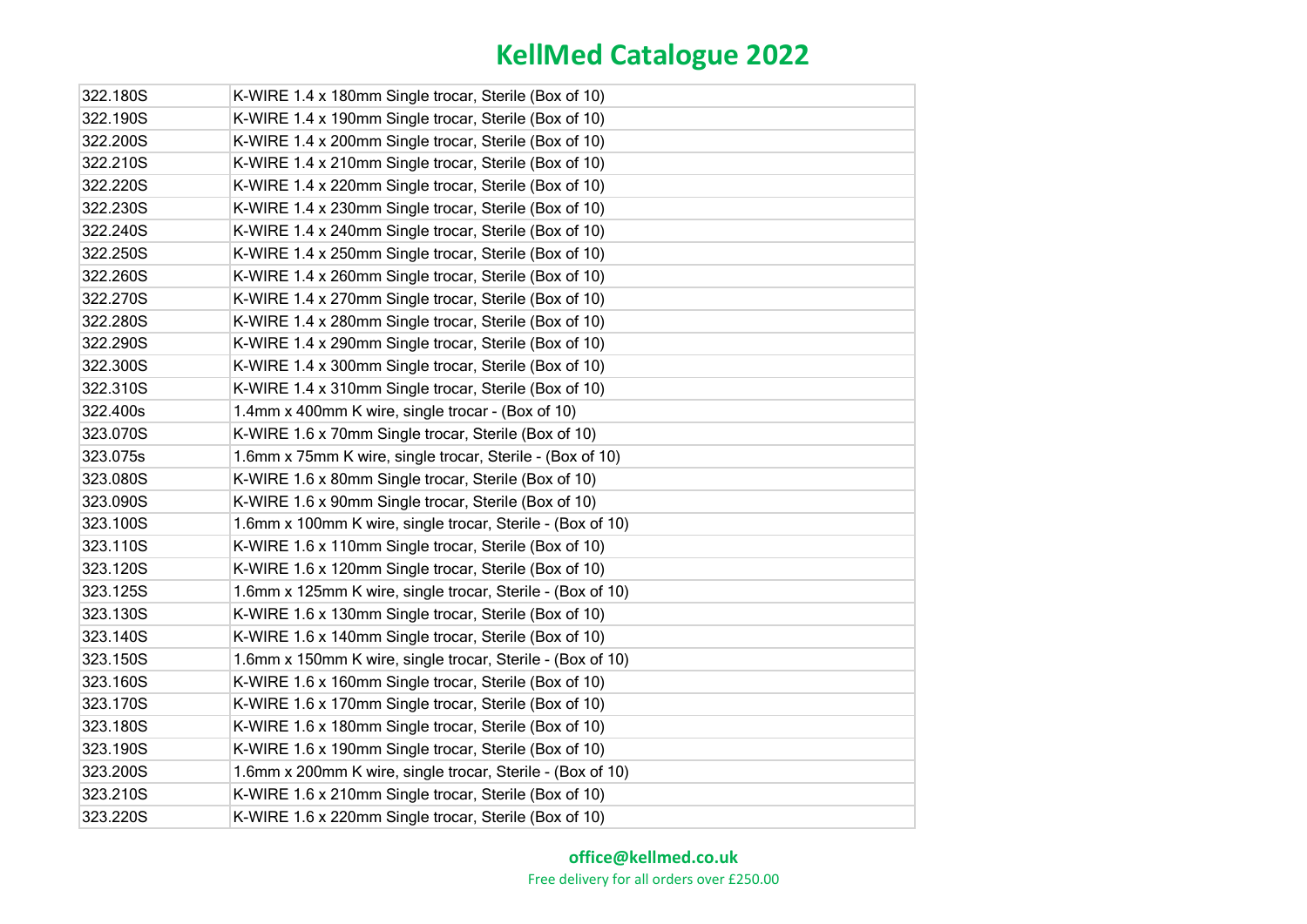| 323.230S | K-WIRE 1.6 x 230mm Single trocar, Sterile (Box of 10)       |
|----------|-------------------------------------------------------------|
| 323.240S | K-WIRE 1.6 x 240mm Single trocar, Sterile (Box of 10)       |
| 323.250S | K-WIRE 1.6 x 250mm Single trocar, Sterile (Box of 10)       |
| 323.260S | K-WIRE 1.6 x 260mm Single trocar, Sterile (Box of 10)       |
| 323.270S | K-WIRE 1.6 x 270mm Single trocar, Sterile (Box of 10)       |
| 323.280s | 1.6mm x 280mm K wire, single trocar, Sterile - (Box of 10)  |
| 323.290S | K-WIRE 1.6 x 290mm Single trocar, Sterile (Box of 10)       |
| 323.300S | K-WIRE 1.6 x 300mm Single trocar, Sterile (Box of 10)       |
| 323.310S | K-WIRE 1.6 x 310mm Single trocar, Sterile (Box of 10)       |
| 323.400s | 1.6mm x 400mm K wire, single trocar, Sterile - (Box of 10)  |
| 324.070S | K-WIRE 2.0 x 70mm Single trocar, Sterile (Box of 10)        |
| 324.075s | 2.0mm x 75mm K wire, single trocar, Sterile - (Box of 10)   |
| 324.080S | K-WIRE 2.0 x 80mm Single trocar, Sterile (Box of 10)        |
| 324.090S | K-WIRE 2.0 x 900mm Single trocar, Sterile (Box of 10)       |
| 324.100s | 2.0mm x 100mm K wire, single trocar, Sterile - (Box of 10)  |
| 324.110S | K-WIRE 2.0 x 110mm Single trocar, Sterile (Box of 10)       |
| 324.120S | K-WIRE 2.0 x 120mm Single trocar, Sterile (Box of 10)       |
| 324.125S | 2.0mm x 125mm K wire, single trocar, Sterile - (Box of 10)  |
| 324.130S | K-WIRE 2.0 x 130mm Single trocar, Sterile (Box of 10)       |
| 324.140S | K-WIRE 2.0 x 140mm Single trocar, Sterile (Box of 10)       |
| 324.150S | 2.0mm x 150mm K wire, single trocar, Sterile - (Box of 10)  |
| 324.160S | K-WIRE 2.0 x 160mm Single trocar, Sterile (Box of 10)       |
| 324.170S | K-WIRE 2.0 x 170mm Single trocar, Sterile (Box of 10)       |
| 324.180S | K-WIRE 2.0 x 180mm Single trocar, Sterile (Box of 10)       |
| 324.190S | K-WIRE 2.0 x 190mm Single trocar, Sterile (Box of 10)       |
| 324.200S | 2.0mm x 200mm K wire, single trocar, Sterile - (Pack of 10) |
| 324.210S | K-WIRE 2.0 x 210mm Single trocar, Sterile (Box of 10)       |
| 324.220S | K-WIRE 2.0 x 220mm Single trocar, Sterile (Box of 10)       |
| 324.230S | K-WIRE 2.0 x 230mm Single trocar, Sterile (Box of 10)       |
| 324.240S | K-WIRE 2.0 x 240mm Single trocar, Sterile (Box of 10)       |
| 324.250S | K-WIRE 2.0 x 250mm Single trocar, Sterile (Box of 10)       |
| 324.260S | K-WIRE 2.0 x 260mm Single trocar, Sterile (Box of 10)       |
| 324.270S | K-WIRE 2.0 x 270mm Single trocar, Sterile (Box of 10)       |

#### **office@kellmed.co.uk**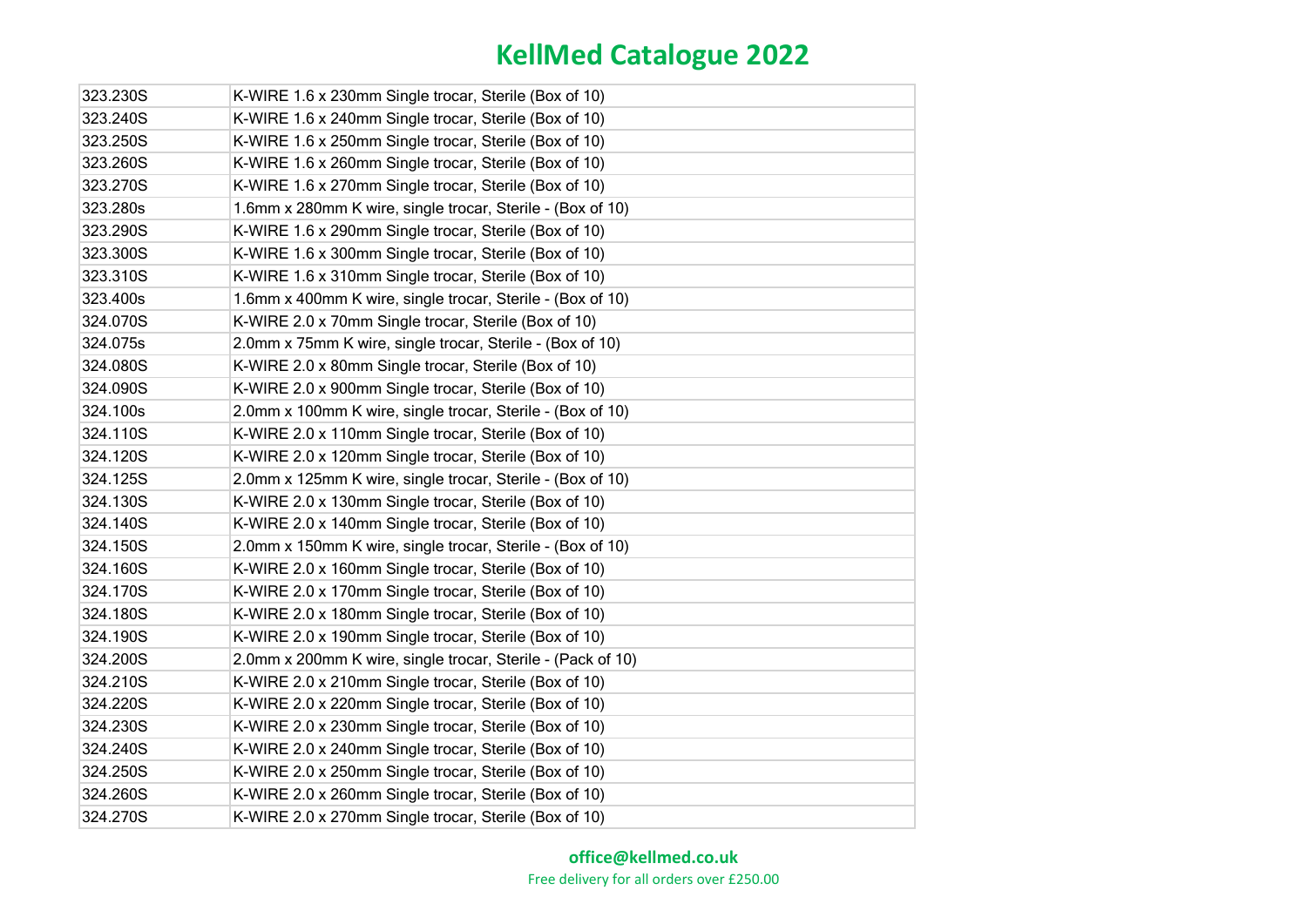| 324.280s | 2.0mm x 280mm K wire, single trocar, Sterile - (Box of 10)      |
|----------|-----------------------------------------------------------------|
| 324.290S | K-WIRE 2.0 x 290mm Single trocar, Sterile (Box of 10)           |
| 324.300S | K-WIRE 2.0 x 300mm Single trocar, Sterile (Box of 10)           |
| 324.310S | K-WIRE 2.0 x 310mm Single trocar, Sterile (Box of 10)           |
| 324.400S | 2.0mm x 400mm K wire, single trocar, Sterile - (Box of 10)      |
| 325.070S | K-WIRE 1.8 x 70mm Single trocar, Sterile (Box of 10)            |
| 325.080S | K-WIRE 1.8 x 80mm Single trocar, Sterile (Box of 10)            |
| 325.090S | K-WIRE 1.8 x 90mm Single trocar, Sterile (Box of 10)            |
| 325.100S | K-WIRE 1.8 x 100mm Single trocar, Sterile (Box of 10)           |
| 325.110S | K-WIRE 1.8 x 110mm Single trocar, Sterile (Box of 10)           |
| 325.120S | K-WIRE 1.8 x 120mm Single trocar, Sterile (Box of 10)           |
| 325.130S | K-WIRE 1.8 x 130mm Single trocar, Sterile (Box of 10)           |
| 325.140S | K-WIRE 1.8 x 140mm Single trocar, Sterile (Box of 10)           |
| 325.150S | 1.8mm x 150mm K wire, single trocar, Sterile - (Box of 10)      |
| 325.160S | K-WIRE 1.8 x 160mm Single trocar, Sterile (Box of 10)           |
| 325.170S | K-WIRE 1.8 x 170mm Single trocar, Sterile (Box of 10)           |
| 325.180S | K-WIRE 1.8 x 180mm Single trocar, Sterile (Box of 10)           |
| 325.190S | K-WIRE 1.8 x 190mm Single trocar, Sterile (Box of 10)           |
| 325.200S | K-WIRE 1.8 x 200mm Single trocar, Sterile (Box of 10)           |
| 325.210S | K-WIRE 1.8 x 210mm Single trocar, Sterile (Box of 10)           |
| 325.220S | K-WIRE 1.8 x 220mm Single trocar, Sterile (Box of 10)           |
| 325.230S | K-WIRE 1.8 x 230mm Single trocar, Sterile (Box of 10)           |
| 325.240S | K-WIRE 1.8 x 240mm Single trocar, Sterile (Box of 10)           |
| 325.250S | K-WIRE 1.8 x 250mm Single trocar, Sterile (Box of 10)           |
| 325.260S | K-WIRE 1.8 x 260mm Single trocar, Sterile (Box of 10)           |
| 325.270S | K-WIRE 1.8 x 270mm Single trocar, Sterile (Box of 10)           |
| 325.280S | K-WIRE 1.8 x 280mm Single trocar, Sterile (Box of 10)           |
| 325.290S | K-WIRE 1.8 x 290mm Single trocar, Sterile (Box of 10)           |
| 325.300S | K-WIRE 1.8 x 300mm Single trocar, Sterile (Box of 10)           |
| 325.310S | K-WIRE 1.8 x 310mm Single trocar, Sterile (Box of 10)           |
| 325.400S | 1.8mm x 400mm K wire, single trocar - (Box of 10)               |
| 334.100S | 2.4mm x 100mm Steinmann pin, single trocar, Sterile (Box of 10) |
| 334.200S | 2.4mm x 200mm Steinmann pin, single trocar, Sterile (Box of 10) |

#### **office@kellmed.co.uk**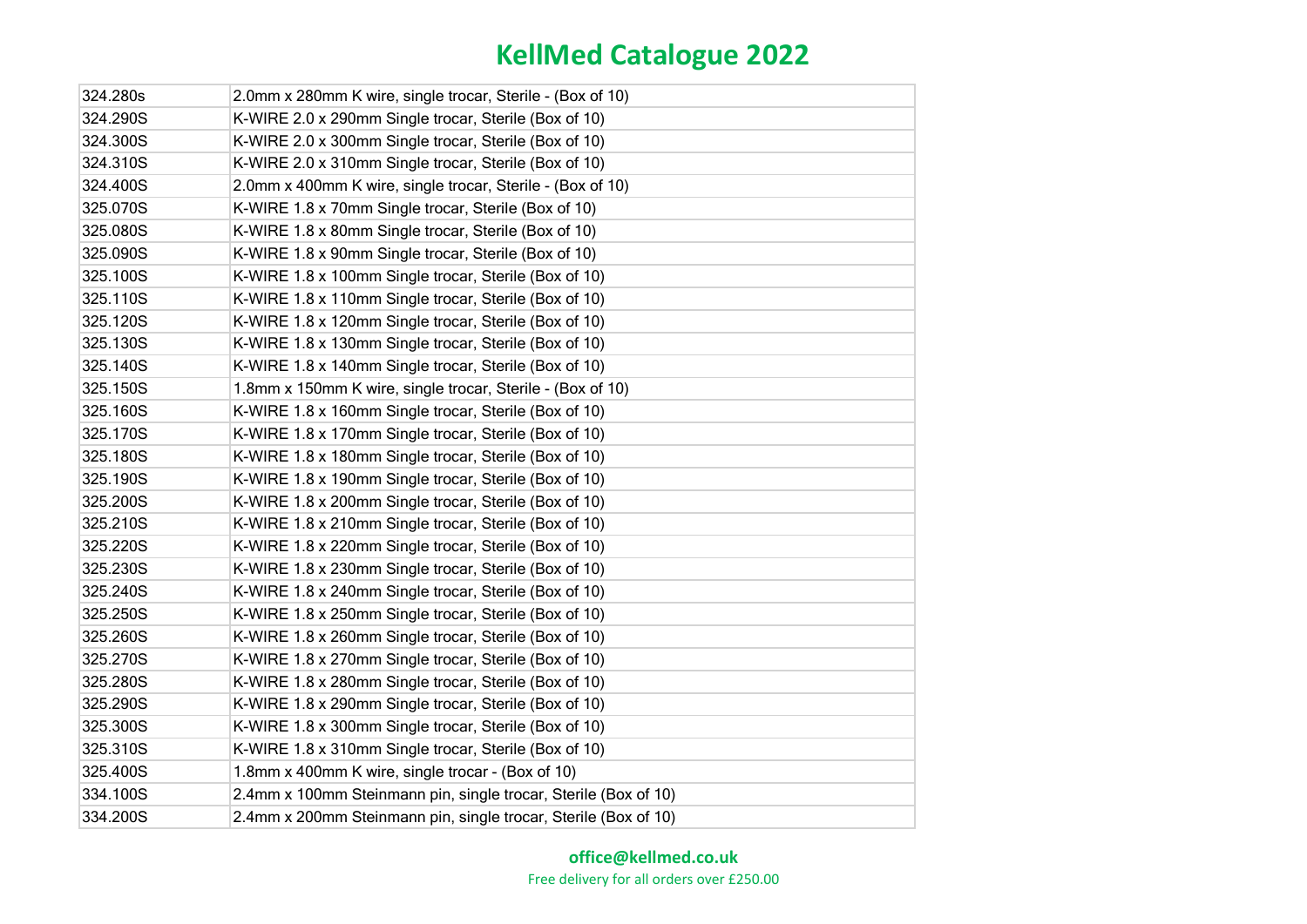| 335.150s | 2.5mm x 150mm K wire, single trocar, Sterile - (Box of 10)      |
|----------|-----------------------------------------------------------------|
| 335.175S | 2.5mm x 175mm K wire, single trocar, sterile (Box of 10)        |
| 335.190S | 2.5mm x 190mm K wire single trocar, sterile (Box of 10)         |
| 335.200S | 2.5mm x 200mm K wire, double trocar, Sterile - (Box of 10)      |
| 335.230S | 2.5mm x 230mm K wire, single trocar, sterile (Box of 10)        |
| 335.250s | 2.5mm x 250mm K wire, single trocar, Sterile - (Box of 10)      |
| 335.280S | 2.5mm x 280mm K wire, double trocar, sterile (box of 10)        |
| 336.200S | 3.5mm x 200mm Steinmann pin, single trocar, Sterile (Box of 10) |
| 336.230S | 3.5mm x 230mm Steinmann pin, single trocar, Sterile (Box of 10) |
| 338.070S | K-WIRE 0.8 x 70mm Double trocar, Sterile (Box of 10)            |
| 338.080s | 0.8mm x 80mm K wire, double trocar, Sterile - (Box of 10)       |
| 338.090S | K-WIRE 0.8 x 90mm Double trocar, Sterile (Box of 10)            |
| 338.100S | 0.8mm x 100mm K wire, double trocar, Sterile - (Box of 10)      |
| 338.110S | K-WIRE 0.8 x 110mm Double trocar, Sterile (Box of 10)           |
| 338.120S | K-WIRE 0.8 x 120mm Double trocar, Sterile (Box of 10)           |
| 338.130S | K-WIRE 0.8 x 130mm Double trocar, Sterile (Box of 10)           |
| 338.140S | K-WIRE 0.8 x 140mm Double trocar, Sterile (Box of 10)           |
| 338.150s | 0.8mm x 150mm K wire, double trocar, Sterile - (Box of 10)      |
| 338.160S | K-WIRE 0.8 x 160mm Double trocar, Sterile (Box of 10)           |
| 338.170S | K-WIRE 0.8 x 170mm Double trocar, Sterile (Box of 10)           |
| 338.180S | K-WIRE 0.8 x 180mm Double trocar, Sterile (Box of 10)           |
| 338.190S | K-WIRE 0.8 x 190mm Double trocar, Sterile (Box of 10)           |
| 338.200S | K-WIRE 0.8 x 200mm Double trocar, Sterile (Box of 10)           |
| 338.210S | K-WIRE 0.8 x 210mm Double trocar, Sterile (Box of 10)           |
| 338.220S | K-WIRE 0.8 x 220mm Double trocar, Sterile (Box of 10)           |
| 338.230S | K-WIRE 0.8 x 230mm Double trocar, Sterile (Box of 10)           |
| 338.240S | K-WIRE 0.8 x 240mm Double trocar, Sterile (Box of 10)           |
| 338.250S | K-WIRE 0.8 x 250mm Double trocar, Sterile (Box of 10)           |
| 338.260S | K-WIRE 0.8 x 260mm Double trocar, Sterile (Box of 10)           |
| 338.270S | K-WIRE 0.8 x 270mm Double trocar, Sterile (Box of 10)           |
| 338.280S | K-WIRE 0.8 x 280mm Double trocar, Sterile (Box of 10)           |
| 338.290S | K-WIRE 0.8 x 290mm Double trocar, Sterile (Box of 10)           |
| 338.300S | K-WIRE 0.8 x 300mm Double trocar, Sterile (Box of 10)           |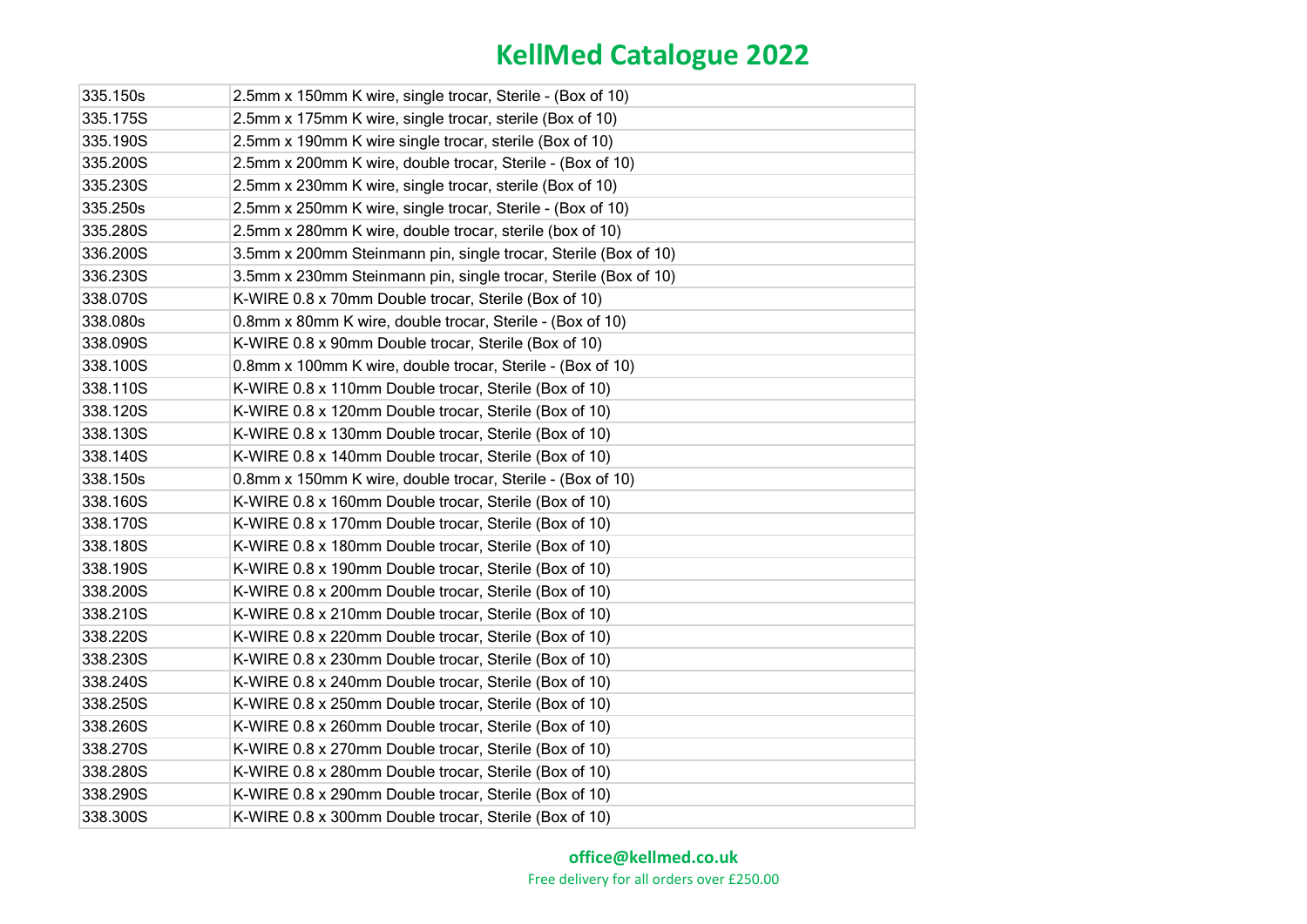| 338.310S | K-WIRE 0.8 x 310mm Double trocar, Sterile (Box of 10)      |
|----------|------------------------------------------------------------|
| 339.070S | K-WIRE 1.0 x 70mm Double trocar, Sterile (Box of 10)       |
| 339.080S | K-WIRE 1.0 x 80mm Double trocar, Sterile (Box of 10)       |
| 339.090S | K-WIRE 1.0 x 90mm Double trocar, Sterile (Box of 10)       |
| 339.100S | 1.0mm x 100mm K wire, double trocar, Sterile - (Box of 10) |
| 339.110S | K-WIRE 1.0 x 110mm Double trocar, Sterile (Box of 10)      |
| 339.120S | K-WIRE 1.0 x 120mm Double trocar, Sterile (Box of 10)      |
| 339.125S | 1.0mm x 125mm K wire, double trocar, Sterile - (Box of 10) |
| 339.130S | K-WIRE 1.0 x 130mm Double trocar, Sterile (Box of 10)      |
| 339.140S | K-WIRE 1.0 x 140mm Double trocar, Sterile (Box of 10)      |
| 339.150S | 1.0mm x 150mm K wire, double trocar, Sterile - (Box of 10) |
| 339.160S | K-WIRE 1.0 x 160mm Double trocar, Sterile (Box of 10)      |
| 339.170S | K-WIRE 1.0 x 170mm Double trocar, Sterile (Box of 10)      |
| 339.180S | K-WIRE 1.0 x 180mm Double trocar, Sterile (Box of 10)      |
| 339.190S | K-WIRE 1.0 x 190mm Double trocar, Sterile (Box of 10)      |
| 339.200S | K-WIRE 1.0 x 200mm Double trocar, Sterile (Box of 10)      |
| 339.210S | K-WIRE 1.0 x 210mm Double trocar, Sterile (Box of 10)      |
| 339.220S | K-WIRE 1.0 x 220mm Double trocar, Sterile (Box of 10)      |
| 339.230S | K-WIRE 1.0 x 230mm Double trocar, Sterile (Box of 10)      |
| 339.240S | K-WIRE 1.0 x 240mm Double trocar, Sterile (Box of 10)      |
| 339.250S | K-WIRE 1.0 x 250mm Double trocar, Sterile (Box of 10)      |
| 339.260S | K-WIRE 1.0 x 260mm Double trocar, Sterile (Box of 10)      |
| 339.270S | K-WIRE 1.0 x 270mm Double trocar, Sterile (Box of 10)      |
| 339.280S | K-WIRE 1.0 x 280mm Double trocar, Sterile (Box of 10)      |
| 339.290S | K-WIRE 1.0 x 290mm Double trocar, Sterile (Box of 10)      |
| 339.300S | K-WIRE 1.0 x 300mm Double trocar, Sterile (Box of 10)      |
| 339.310S | K-WIRE 1.0 x 310mm Double trocar, Sterile (Box of 10)      |
| 340.070S | K-WIRE 1.2 x 70mm Double trocar, Sterile (Box of 10)       |
| 340.080S | K-WIRE 1.2 x 80mm Double trocar, Sterile (Box of 10)       |
| 340.090S | K-WIRE 1.2 x 90mm Double trocar, Sterile (Box of 10)       |
| 340.100S | 1.2mm x 100mm K wire, double trocar, Sterile - (Box of 10) |
| 340.110S | K-WIRE 1.2 x 110mm Double trocar, Sterile (Box of 10)      |
| 340.120S | K-WIRE 1.2 x 120mm Double trocar, Sterile (Box of 10)      |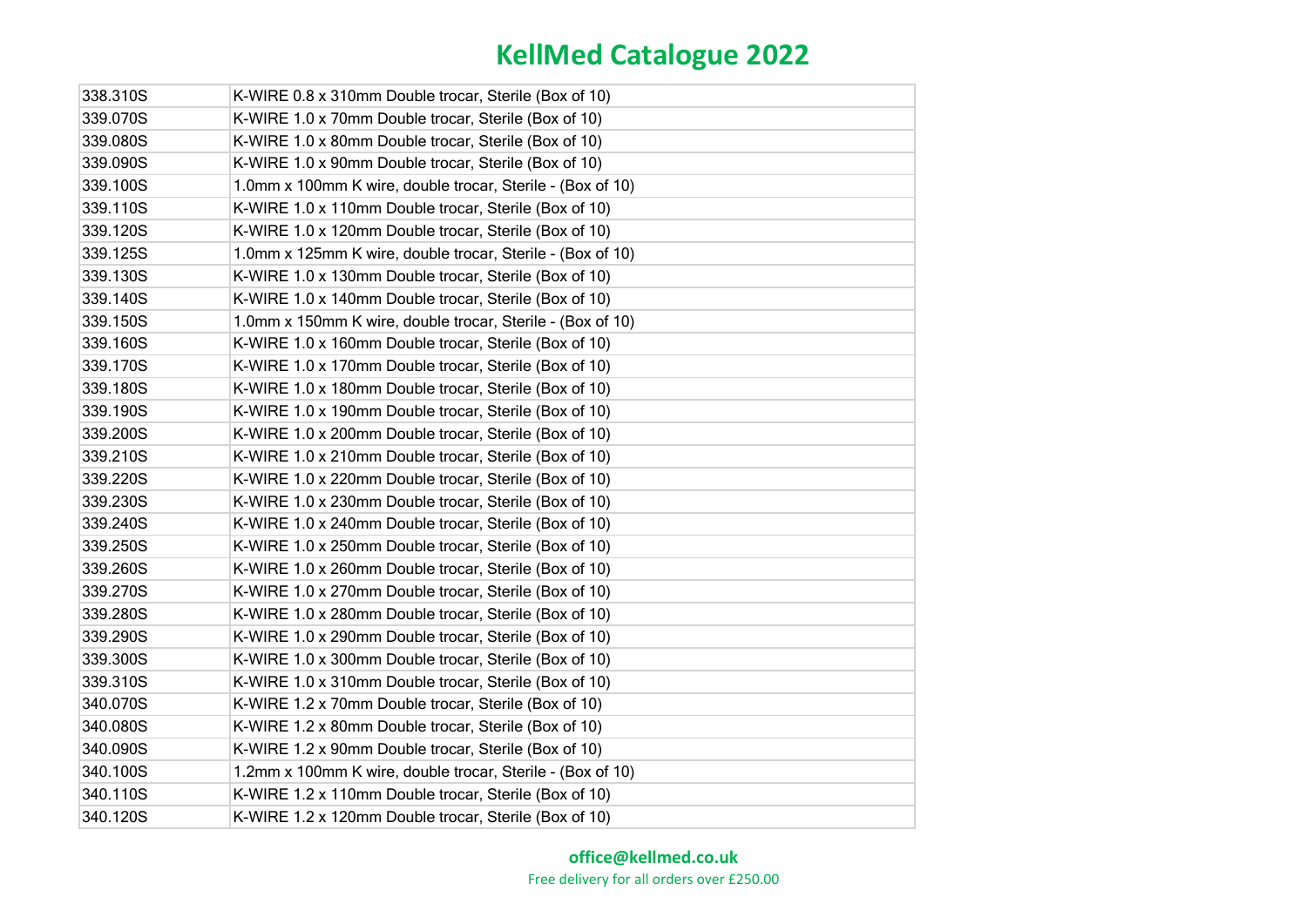| 340.125S | 1.2mm x 125mm K wire, double trocar, sterile (Box of 10)   |
|----------|------------------------------------------------------------|
| 340.130S | K-WIRE 1.2 x 130mm Double trocar, Sterile (Box of 10)      |
| 340.140S | K-WIRE 1.2 x 140mm Double trocar, Sterile (Box of 10)      |
| 340.150S | 1.2mm x 150mm K wire, double trocar, Sterile - (Box of 10) |
| 340.160S | K-WIRE 1.2 x 160mm Double trocar, Sterile (Box of 10)      |
| 340.170S | K-WIRE 1.2 x 170mm Double trocar, Sterile (Box of 10)      |
| 340.180S | K-WIRE 1.2 x 180mm Double trocar, Sterile (Box of 10)      |
| 340.190S | K-WIRE 1.2 x 190mm Double trocar, Sterile (Box of 10)      |
| 340.200S | 1.2mm x 200mm K wire, double trocar, Sterile - (Box of 10) |
| 340.210S | K-WIRE 1.2 x 210mm Double trocar, Sterile (Box of 10)      |
| 340.220S | K-WIRE 1.2 x 220mm Double trocar, Sterile (Box of 10)      |
| 340.230S | 1.2mm x 230mm K wire, double trocar, Sterile - (Box of 10) |
| 340.240S | K-WIRE 1.2 x 240mm Double trocar, Sterile (Box of 10)      |
| 340.250S | K-WIRE 1.2 x 250mm Double trocar, Sterile (Box of 10)      |
| 340.260S | K-WIRE 1.2 x 260mm Double trocar, Sterile (Box of 10)      |
| 340.270S | K-WIRE 1.2 x 270mm Double trocar, Sterile (Box of 10)      |
| 340.280S | K-WIRE 1.2 x 280mm Double trocar, Sterile (Box of 10)      |
| 340.290S | K-WIRE 1.2 x 290mm Double trocar, Sterile (Box of 10)      |
| 340.300S | K-WIRE 1.2 x 300mm Double trocar, Sterile (Box of 10)      |
| 340.310S | K-WIRE 1.2 x 310mm Double trocar, Sterile (Box of 10)      |
| 341.070S | K-WIRE 1.4 x 70mm Double trocar, Sterile (Box of 10)       |
| 341.080S | K-WIRE 1.4 x 80mm Double trocar, Sterile (Box of 10)       |
| 341.090S | K-WIRE 1.4 x 90mm Double trocar, Sterile (Box of 10)       |
| 341.100S | 1.4mm x 100mm K wire, double trocar, Sterile - (Box of 10) |
| 341.110S | K-WIRE 1.4 x 110mm Double trocar, Sterile (Box of 10)      |
| 341.120S | K-WIRE 1.4 x 120mm Double trocar, Sterile (Box of 10)      |
| 341.125S | 1.4mm x 125mm K wire, double trocar, Sterile - (Box of 10) |
| 341.130S | K-WIRE 1.4 x 130mm Double trocar, Sterile (Box of 10)      |
| 341.140S | K-WIRE 1.4 x 140mm Double trocar, Sterile (Box of 10)      |
| 341.150S | 1.4mm x 150mm K wire, double trocar, Sterile - (Box of 10) |
| 341.160S | K-WIRE 1.4 x 160mm Double trocar, Sterile (Box of 10)      |
| 341.170S | K-WIRE 1.4 x 170mm Double trocar, Sterile (Box of 10)      |
| 341.180S | K-WIRE 1.4 x 180mm Double trocar, Sterile (Box of 10)      |

#### **office@kellmed.co.uk**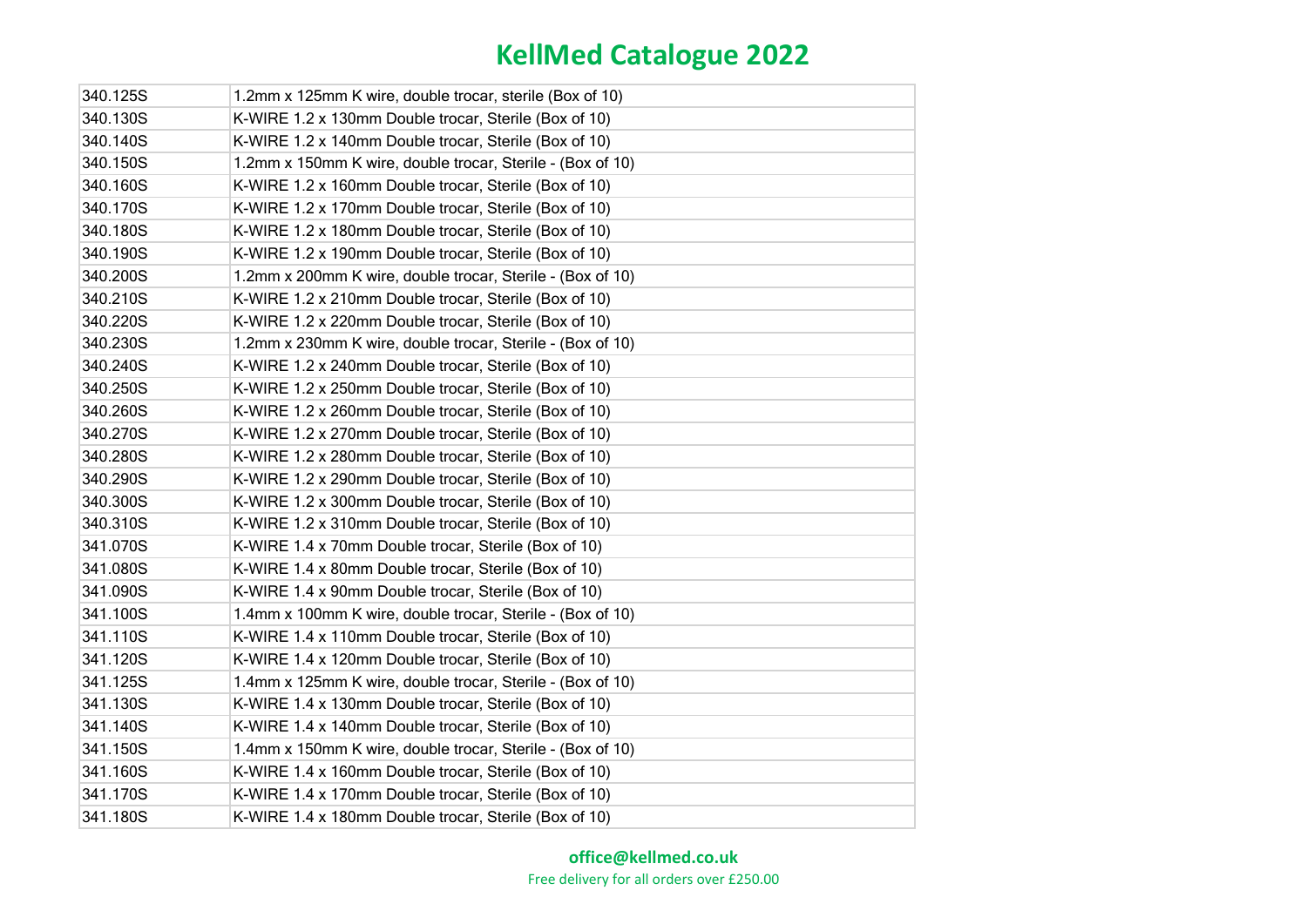| 341.190S | K-WIRE 1.4 x 190mm Double trocar, Sterile (Box of 10)      |
|----------|------------------------------------------------------------|
| 341.200S | K-WIRE 1.4 x 200mm Double trocar, Sterile (Box of 10)      |
| 341.210S | K-WIRE 1.4 x 210mm Double trocar, Sterile (Box of 10)      |
| 341.220S | K-WIRE 1.4 x 220mm Double trocar, Sterile (Box of 10)      |
| 341.230S | K-WIRE 1.4 x 230mm Double trocar, Sterile (Box of 10)      |
| 341.240S | K-WIRE 1.4 x 240mm Double trocar, Sterile (Box of 10)      |
| 341.250S | K-WIRE 1.4 x 250mm Double trocar, Sterile (Box of 10)      |
| 341.260S | K-WIRE 1.4 x 260mm Double trocar, Sterile (Box of 10)      |
| 341.270S | K-WIRE 1.4 x 270mm Double trocar, Sterile (Box of 10)      |
| 341.280S | K-WIRE 1.4 x 280mm Double trocar, Sterile (Box of 10)      |
| 341.290S | K-WIRE 1.4 x 290mm Double trocar, Sterile (Box of 10)      |
| 341.300S | K-WIRE 1.4 x 300mm Double trocar, Sterile (Box of 10)      |
| 341.310S | K-WIRE 1.4 x 310mm Double trocar, Sterile (Box of 10)      |
| 342.070S | K-WIRE 1.6 x 70mm Double trocar, Sterile (Box of 10)       |
| 342.075s | 1.6mm x 75mm K wire, double trocar, Sterile - (Box of 10)  |
| 342.080S | K-WIRE 1.6 x 80mm Double trocar, Sterile (Box of 10)       |
| 342.090S | K-WIRE 1.6 x 90mm Double trocar, Sterile (Box of 10)       |
| 342.100S | 1.6mm x 100mm K wire, double trocar, Sterile - (Box of 10) |
| 342.110S | K-WIRE 1.6 x 110mm Double trocar, Sterile (Box of 10)      |
| 342.120S | K-WIRE 1.6 x 120mm Double trocar, Sterile (Box of 10)      |
| 342.125S | 1.6mm x 125mm K wire, double trocar, Sterile - (Box of 10) |
| 342.130S | K-WIRE 1.6 x 130mm Double trocar, Sterile (Box of 10)      |
| 342.140s | 1.6mm x 140mm K wire, double trocar, Sterile - (Box of 10) |
| 342.150S | 1.6mm x 150mm K wire, double trocar, Sterile - (Box of 10) |
| 342.160S | K-WIRE 1.6 x 160mm Double trocar, Sterile (Box of 10)      |
| 342.170S | K-WIRE 1.6 x 170mm Double trocar, Sterile (Box of 10)      |
| 342.180S | K-WIRE 1.6 x 180mm Double trocar, Sterile (Box of 10)      |
| 342.190S | K-WIRE 1.6 x 190mm Double trocar, Sterile (Box of 10)      |
| 342.200S | 1.6mm x 200mm K wire, double trocar, Sterile - (Box of 10) |
| 342.210S | K-WIRE 1.6 x 210mm Double trocar, Sterile (Box of 10)      |
| 342.220S | K-WIRE 1.6 x 220mm Double trocar, Sterile (Box of 10)      |
| 342.230S | K-WIRE 1.6 x 230mm Double trocar, Sterile (Box of 10)      |
| 342.240S | K-WIRE 1.6 x 240mm Double trocar, Sterile (Box of 10)      |

#### **office@kellmed.co.uk**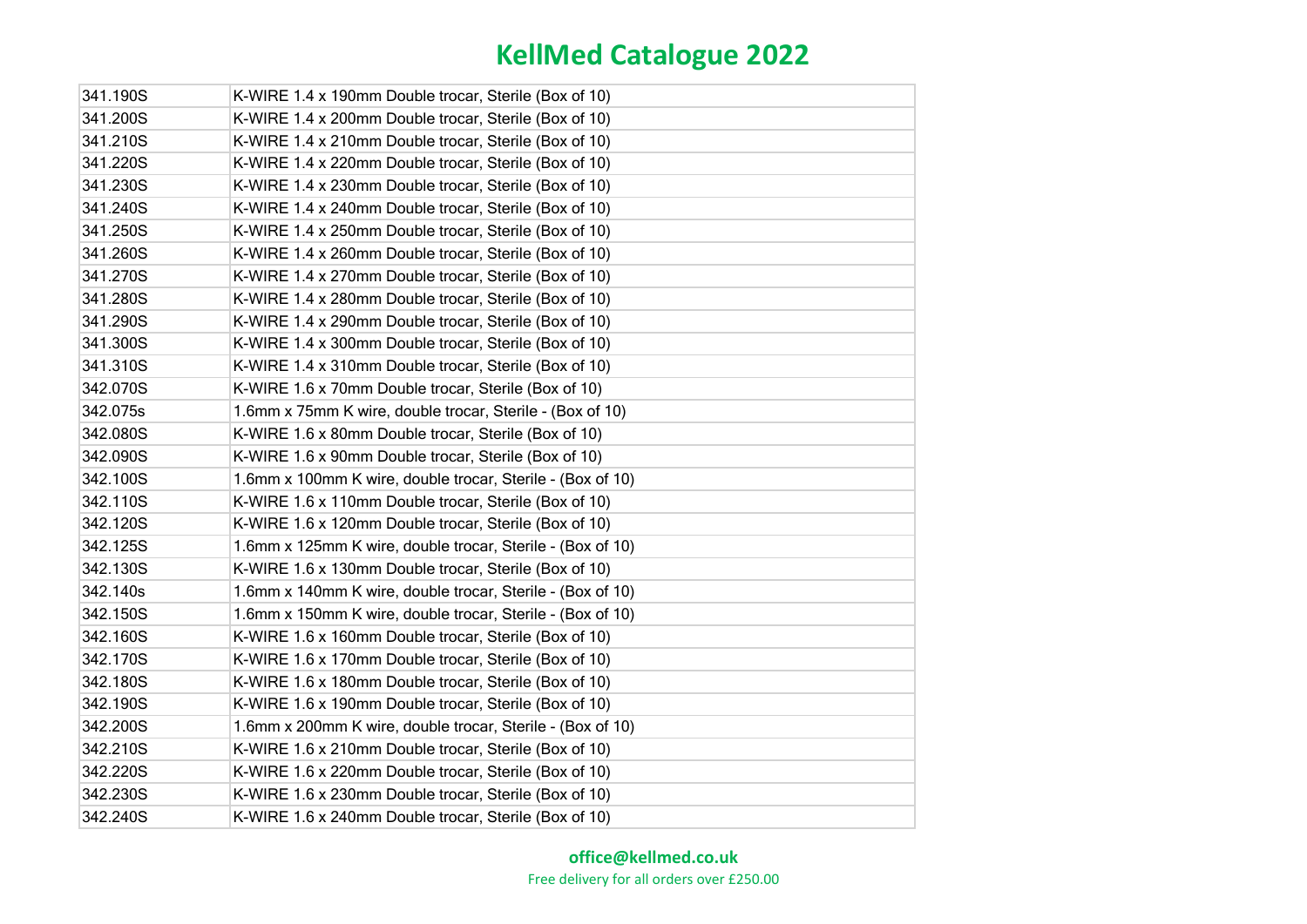| 342.250S | K-WIRE 1.6 x 250mm Double trocar, Sterile (Box of 10)      |
|----------|------------------------------------------------------------|
| 342.260S | K-WIRE 1.6 x 260mm Double trocar, Sterile (Box of 10)      |
| 342.270S | K-WIRE 1.6 x 270mm Double trocar, Sterile (Box of 10)      |
| 342.280s | 1.6mm x 280mm K wire, double trocar, Sterile - (Box of 10) |
| 342.290S | K-WIRE 1.6 x 290mm Double trocar, Sterile (Box of 10)      |
| 342.300S | 1.6mm x 300mm K wire, double trocar, sterile - (Box of 10) |
| 342.310S | K-WIRE 1.6 x 310mm Double trocar, Sterile (Box of 10)      |
| 343.070S | K-WIRE 1.8 x 70mm Double trocar, Sterile (Box of 10)       |
| 343.080S | K-WIRE 1.8 x 80mm Double trocar, Sterile (Box of 10)       |
| 343.090S | K-WIRE 1.8 x 90mm Double trocar, Sterile (Box of 10)       |
| 343.100S | K-WIRE 1.8 x 100mm Double trocar, Sterile (Box of 10)      |
| 343.110S | K-WIRE 1.8 x 110mm Double trocar, Sterile (Box of 10)      |
| 343.120S | K-WIRE 1.8 x 120mm Double trocar, Sterile (Box of 10)      |
| 343.125S | 1.8mm x 125mm K Wire Double Trocar Sterile (Box of 10)     |
| 343.130S | K-WIRE 1.8 x 130mm Double trocar, Sterile (Box of 10)      |
| 343.140S | K-WIRE 1.8 x 240mm Double trocar, Sterile (Box of 10)      |
| 343.150s | 1.8mm x 150mm K wire, double trocar, Sterile - (Box of 10) |
| 343.160S | K-WIRE 1.8 x 160mm Double trocar, Sterile (Box of 10)      |
| 343.170S | K-WIRE 1.8 x 170mm Double trocar, Sterile (Box of 10)      |
| 343.180S | K-WIRE 1.8 x 180mm Double trocar, Sterile (Box of 10)      |
| 343.190S | K-WIRE 1.8 x 190mm Double trocar, Sterile (Box of 10)      |
| 343.200S | K-WIRE 1.8 x 200mm Double trocar, Sterile (Box of 10)      |
| 343.210S | K-WIRE 1.8 x 210mm Double trocar, Sterile (Box of 10)      |
| 343.220S | K-WIRE 1.8 x 220mm Double trocar, Sterile (Box of 10)      |
| 343.230S | K-WIRE 1.8 x 230mm Double trocar, Sterile (Box of 10)      |
| 343.240S | K-WIRE 1.8 x 240mm Double trocar, Sterile (Box of 10)      |
| 343.250S | K-WIRE 1.8 x 250mm Double trocar, Sterile (Box of 10)      |
| 343.260S | K-WIRE 1.8 x 260mm Double trocar, Sterile (Box of 10)      |
| 343.270S | K-WIRE 1.8 x 270mm Double trocar, Sterile (Box of 10)      |
| 343.280S | K-WIRE 1.8 x 280mm Double trocar, Sterile (Box of 10)      |
| 343.290S | K-WIRE 1.8 x 290mm Double trocar, Sterile (Box of 10)      |
| 343.310S | K-WIRE 1.8 x 310mm Double trocar, Sterile (Box of 10)      |
| 344.070S | K-WIRE 2.0 x 70mm Double trocar, Sterile (Box of 10)       |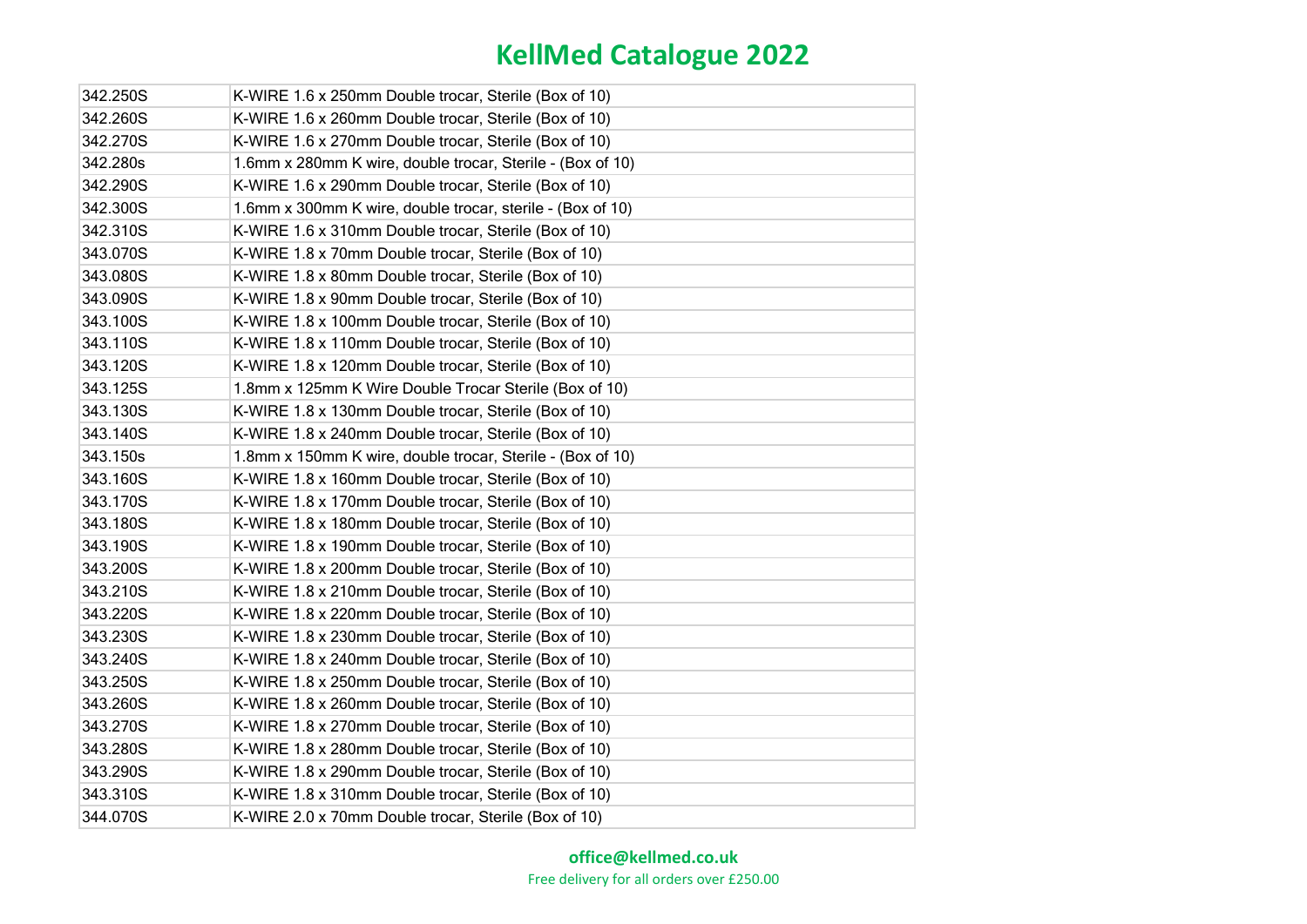| 344.080S | K-WIRE 2.0 x 80mm Double trocar, Sterile (Box of 10)       |
|----------|------------------------------------------------------------|
| 344.090S | K-WIRE 2.0 x 900mm Double trocar, Sterile (Box of 10)      |
| 344.100S | 2.0mm x 100mm K wire, double trocar, Sterile - (Box of 10) |
| 344.110S | K-WIRE 2.0 x 110mm Double trocar, Sterile (Box of 10)      |
| 344.120S | K-WIRE 2.0 x 120mm Double trocar, Sterile (Box of 10)      |
| 344.125s | 2.0mm x 125mm K wire, double trocar, Sterile - (Box of 10) |
| 344.130S | K-WIRE 2.0 x 130mm Double trocar, Sterile (Box of 10)      |
| 344.140S | K-WIRE 2.0 x 140mm Double trocar, Sterile (Box of 10)      |
| 344.150S | 2.0mm x 150mm K wire, double trocar, Sterile - (Box of 10) |
| 344.160S | K-WIRE 2.0 x 160mm Double trocar, Sterile (Box of 10)      |
| 344.170S | K-WIRE 2.0 x 170mm Double trocar, Sterile (Box of 10)      |
| 344.180S | K-WIRE 2.0 x 180mm Double trocar, Sterile (Box of 10)      |
| 344.190S | K-WIRE 2.0 x 190mm Double trocar, Sterile (Box of 10)      |
| 344.200s | 2.0mm x 200mm K wire, double trocar, Sterile - (Box of 10) |
| 344.210S | K-WIRE 2.0 x 210mm Double trocar, Sterile (Box of 10)      |
| 344.220S | K-WIRE 2.0 x 220mm Double trocar, Sterile (Box of 10)      |
| 344.230S | K-WIRE 2.0 x 230mm Double trocar, Sterile (Box of 10)      |
| 344.240S | K-WIRE 2.0 x 240mm Double trocar, Sterile (Box of 10)      |
| 344.250S | K-WIRE 2.0 x 250mm Double trocar, Sterile (Box of 10)      |
| 344.260S | K-WIRE 2.0 x 260mm Double trocar, Sterile (Box of 10)      |
| 344.270S | K-WIRE 2.0 x 270mm Double trocar, Sterile (Box of 10)      |
| 344.280S | K-WIRE 2.0 x 280mm Double trocar, Sterile (Box of 10)      |
| 344.290S | K-WIRE 2.0 x 290mm Double trocar, Sterile (Box of 10)      |
| 344.300S | K-WIRE 2.0 x 300mm Double trocar, Sterile (Box of 10)      |
| 344.310S | K-WIRE 2.0 x 310mm Double trocar, Sterile (Box of 10)      |
| 345.070S | K-WIRE 1.25 x 70mm Double trocar, Sterile (Box of 10)      |
| 345.075S | 1.25mm x 75mm k wire, double trocar, sterile (Box of 10)   |
| 345.080S | K-WIRE 1.25 x 80mm Double trocar, Sterile (Box of 10)      |
| 345.090S | K-WIRE 1.25 x 90mm Double trocar, Sterile (Box of 10)      |
| 345.100S | K-WIRE 1.25 x 100mm Double trocar, Sterile (Box of 10)     |
| 345.110S | K-WIRE 1.25 x 110mm Double trocar, Sterile (Box of 10)     |
| 345.120S | K-WIRE 1.25 x 120mm Double trocar, Sterile (Box of 10)     |
| 345.125S | 1.25mm x 125mm K wire Double Trocar Sterile (Box of 10)    |

#### **office@kellmed.co.uk**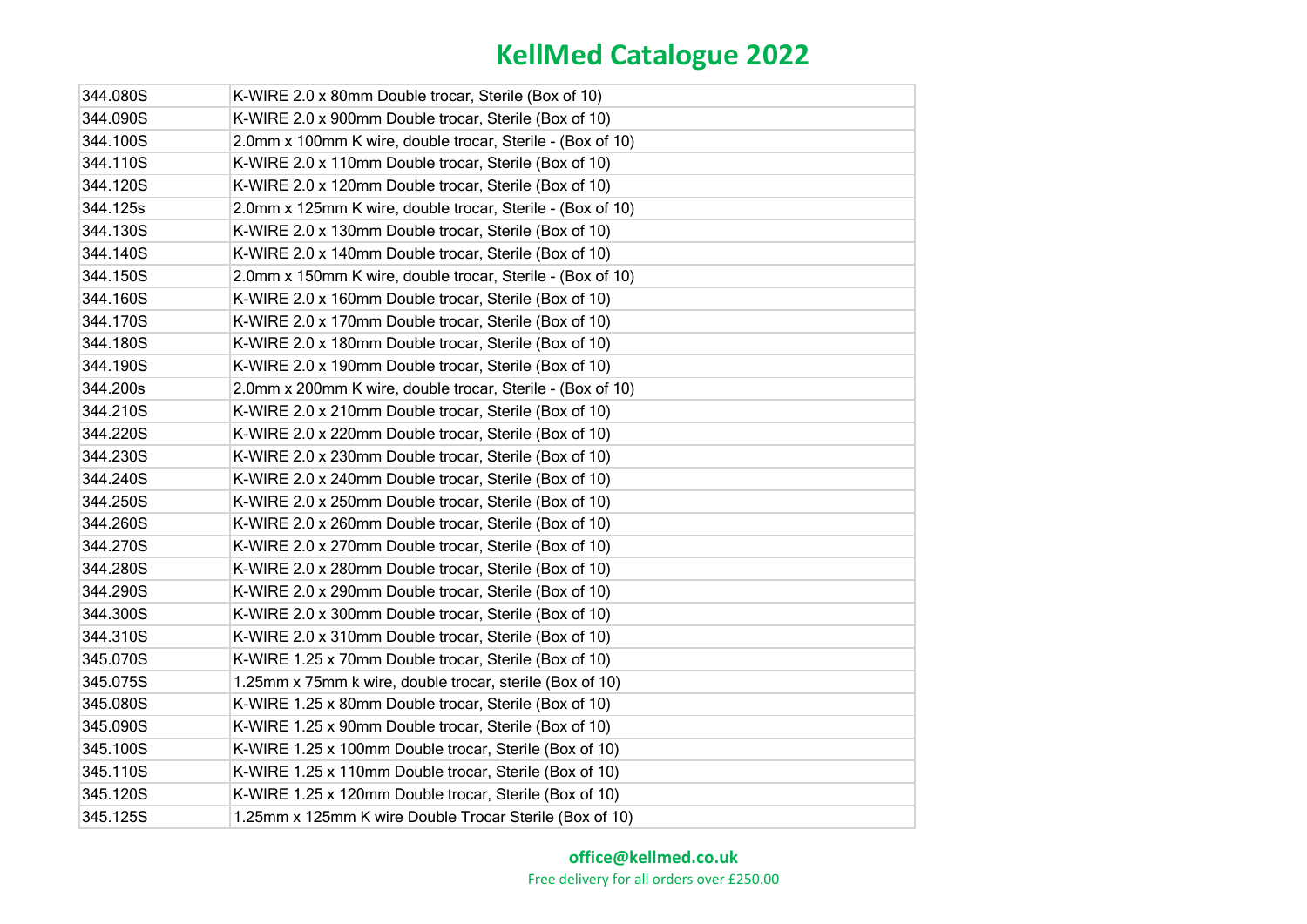| 345.130S | K-WIRE 1.25 x 130mm Double trocar, Sterile (Box of 10)      |
|----------|-------------------------------------------------------------|
| 345.140S | K-WIRE 1.25 x 140mm Double trocar, Sterile (Box of 10)      |
| 345.150S | 1.25mm x 150mm K wire, double trocar, Sterile - (Box of 10) |
| 345.160S | K-WIRE 1.25 x 160mm Double trocar, Sterile (Box of 10)      |
| 345.170S | K-WIRE 1.25 x 170mm Double trocar, Sterile (Box of 10)      |
| 345.180S | K-WIRE 1.25 x 180mm Double trocar, Sterile (Box of 10)      |
| 345.190S | K-WIRE 1.25 x 190mm Double trocar, Sterile (Box of 10)      |
| 345.200S | K-WIRE 1.25 x 200mm Double trocar, Sterile (Box of 10)      |
| 345.210S | K-WIRE 1.25 x 210mm Double trocar, Sterile (Box of 10)      |
| 345.220S | K-WIRE 1.25 x 220mm Double trocar, Sterile (Box of 10)      |
| 345.230S | K-WIRE 1.25 x 230mm Double trocar, Sterile (Box of 10)      |
| 345.240S | K-WIRE 1.25 x 240mm Double trocar, Sterile (Box of 10)      |
| 345.250S | K-WIRE 1.25 x 250mm Double trocar, Sterile (Box of 10)      |
| 345.260S | K-WIRE 1.25 x 260mm Double trocar, Sterile (Box of 10)      |
| 345.270S | K-WIRE 1.25 x 270mm Double trocar, Sterile (Box of 10)      |
| 345.280S | K-WIRE 1.25 x 280mm Double trocar, Sterile (Box of 10)      |
| 345.290S | K-WIRE 1.25 x 290mm Double trocar, Sterile (Box of 10)      |
| 345.300S | K-WIRE 1.25 x 300mm Double trocar, Sterile (Box of 10)      |
| 345.310S | K-WIRE 1.25 x 310mm Double trocar, Sterile (Box of 10)      |
| 346.070S | K-WIRE 1.25 x 70mm Single trocar, Sterile (Box of 10)       |
| 346.080S | K-WIRE 1.25 x 80mm Single trocar, Sterile (Box of 10)       |
| 346.090S | K-WIRE 1.25 x 90mm Single trocar, Sterile (Box of 10)       |
| 346.100S | K-WIRE 1.25 x 100mm Single trocar, Sterile (Box of 10)      |
| 346.110S | K-WIRE 1.25 x 110mm Single trocar, Sterile (Box of 10)      |
| 346.120S | K-WIRE 1.25 x 120mm Single trocar, Sterile (Box of 10)      |
| 346.130S | K-WIRE 1.25 x 130mm Single trocar, Sterile (Box of 10)      |
| 346.140S | K-WIRE 1.25 x 140mm Single trocar, Sterile (Box of 10)      |
| 346.150S | 1.25mm x 150mm K wire, single trocar, Sterile - (Box of 10) |
| 346.160S | K-WIRE 1.25 x 160mm Single trocar, Sterile (Box of 10)      |
| 346.170S | K-WIRE 1.25 x 170mm Single trocar, Sterile (Box of 10)      |
| 346.180S | K-WIRE 1.25 x 180mm Single trocar, Sterile (Box of 10)      |
| 346.190S | K-WIRE 1.25 x 190mm Single trocar, Sterile (Box of 10)      |
| 346.200S | K-WIRE 1.25 x 200mm Single trocar, Sterile (Box of 10)      |

#### **office@kellmed.co.uk**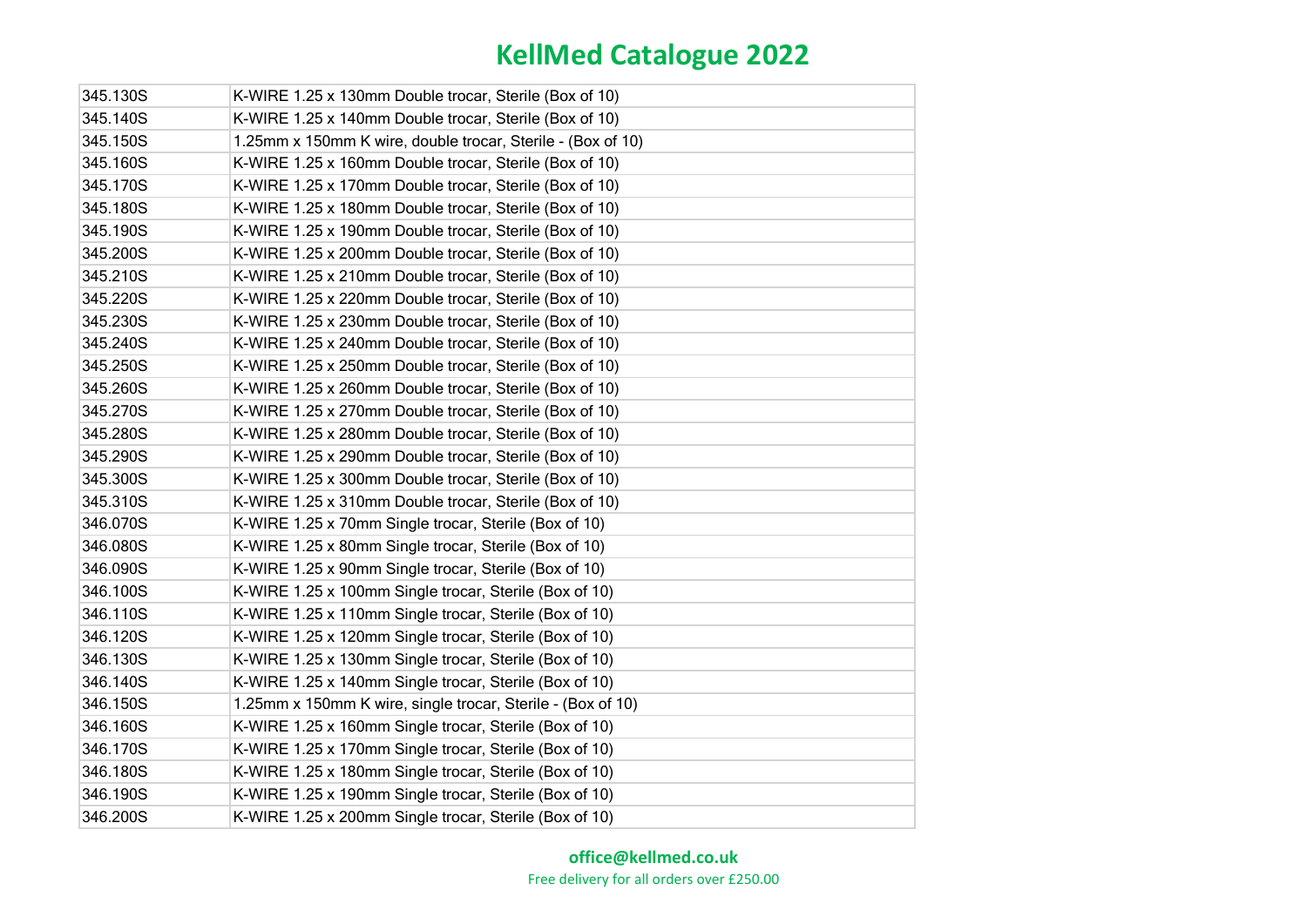| 346.210S       | K-WIRE 1.25 x 210mm Single trocar, Sterile (Box of 10)                           |
|----------------|----------------------------------------------------------------------------------|
| 346.220S       | K-WIRE 1.25 x 220mm Single trocar, Sterile (Box of 10)                           |
| 346.230S       | K-WIRE 1.25 x 230mm Single trocar, Sterile (Box of 10)                           |
| 346.240S       | K-WIRE 1.25 x 240mm Single trocar, Sterile (Box of 10)                           |
| 346.250S       | K-WIRE 1.25 x 250mm Single trocar, Sterile (Box of 10)                           |
| 346.260S       | K-WIRE 1.25 x 260mm Single trocar, Sterile (Box of 10)                           |
| 346.270S       | K-WIRE 1.25 x 270mm Single trocar, Sterile (Box of 10)                           |
| 346.280s       | 1.25mm x 280mm K wire, single trocar, Sterile - (Box of 10)                      |
| 346.290S       | K-WIRE 1.25 x 290mm Single trocar, Sterile (Box of 10)                           |
| 346.300S       | K-WIRE 1.25 x 300mm Single trocar, Sterile (Box of 10)                           |
| 346.310S       | K-WIRE 1.25 x 310mm Single trocar, Sterile (Box of 10)                           |
| 346.400s       | 1.25mm x 400mm K wire, single trocar, Sterile - (Box of 10)                      |
| 347.150s       | 1.25mm x 150mm K wire, single trocar, threaded tip, Sterile - (Box of 10)        |
| 348.150(10MM)S | 1.6mm x 150mm K wire, single trocar, threaded tip 10mm, sterile Box of 10        |
| 348.150S       | 1.6mm x 150mm Guide Wire, single trocar, threaded tip, Sterile - (Box of 10)     |
| 348.280S       | 1.6mm x 280mm K wire, threaded tip, sterile (box of 10)                          |
| 351.150s       | 3.0mm x 150mm K wire, single trocar with threaded tip, Sterile - (Box of 10)     |
| 352.150s       | 2.5mm x 150mm guide wire, single trocar with threaded tip, Sterile - (Box of 10) |
| 352.310s       | 2.5mm x 310mm K Wire, single trocar, round end - (Box of 10)                     |
| 353.200S       | 2.5mm x 200mm K wire, single trocar, threaded tip, Sterile - (Box of 10)         |
| 353.230S       | 2.5mm x 230mm K wire, single trocar, threaded tip, Sterile - (Box of 10)         |
| 353.260S       | 2.5mm x 260mm K wire, single trocar, threaded tip, Sterile - (Box of 10)         |
| 354.230S       | 2.5mm x 230mm K wire, single trocar, threaded tip, sterile (Pack of 10)          |
| 355.300s       | 2.5 x 300mm K Wire, Round end/Round end, Sterile - (Box of 10)                   |
| 355.340s       | 2.5 x 340mm K Wire, Round end/Round end, Sterile - (Box of 10)                   |
| 355.450S       | 1.6mm x 450mm K Wire Round/Round Sterile (Pack of 10)                            |
| 356.229S       | 2.4mm x 229mm K wire, threaded trocar tip, Sterile - (Box of 10)                 |
| 359.150S       | 2.0mm x 150mm K wire, single trocar, threaded tip, Sterile - (Box of 10)         |
| 359.230s       | 2.0mm x 230mm guide wire, single trocar with threaded tip, Sterile - (Box of 10) |
| 359.280S       | 2.0mm x 280mm guide wire, single trocar with threaded tip, Sterile - (Box of 10) |
| 359.310s       | 2.0mm x 310mm K Wire, single trocar, round end - (Box of 10)                     |
| 362.070S       | K-WIRE 0.9 x 70mm Single trocar, Sterile (Box of 10)                             |
| 362.075s       | 0.9mm x 75mm K wire, single trocar, Sterile - (Box of 10)                        |

#### **office@kellmed.co.uk**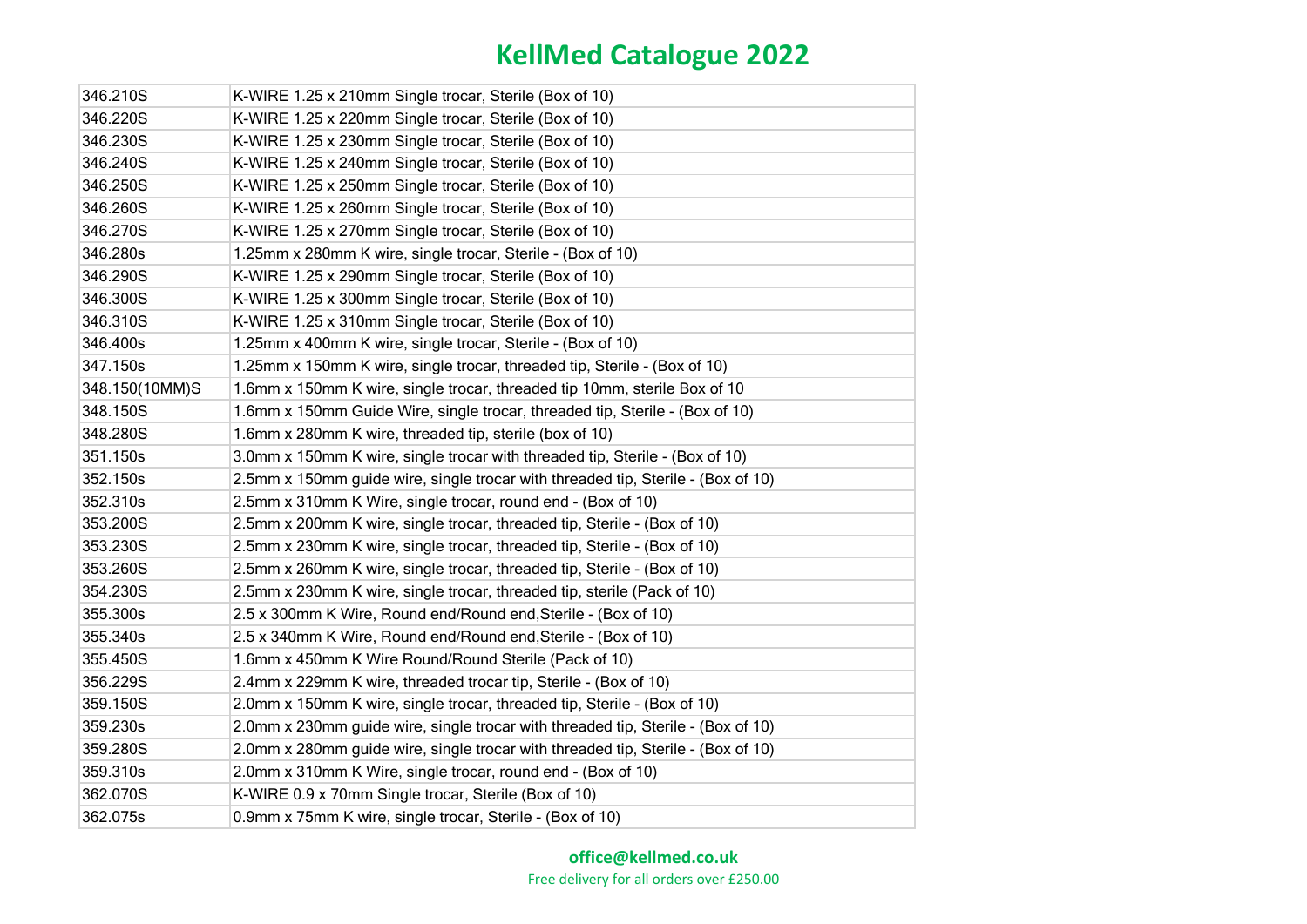| 362.080S | K-WIRE 0.9 x 80mm Single trocar, Sterile (Box of 10)       |
|----------|------------------------------------------------------------|
| 362.090S | K-WIRE 0.9 x 90mm Single trocar, Sterile (Box of 10)       |
| 362.100s | 0.9mm x 100mm K wire, single trocar, Sterile - (Box of 10) |
| 362.110S | K-WIRE 0.9 x 110mm Single trocar, Sterile (Box of 10)      |
| 362.120S | K-WIRE 0.9 x 120mm Single trocar, Sterile (Box of 10)      |
| 362.125S | 0.9mm x 125mm K wire, single trocar, Sterile - (Box of 10) |
| 362.130S | K-WIRE 0.9 x 130mm Single trocar, Sterile (Box of 10)      |
| 362.140s | 0.9mm x 140mm K wire, single trocar, Sterile - (Box of 10) |
| 362.150s | 0.9mm x 150mm K wire, single trocar, Sterile - (Box of 10) |
| 362.160S | K-WIRE 0.9 x 160mm Single trocar, Sterile (Box of 10)      |
| 362.170S | K-WIRE 0.9 x 170mm Single trocar, Sterile (Box of 10)      |
| 362.180S | K-WIRE 0.9 x 180mm Single trocar, Sterile (Box of 10)      |
| 362.190S | K-WIRE 0.9 x 190mm Single trocar, Sterile (Box of 10)      |
| 362.200S | K-WIRE 0.9 x 200mm Single trocar, Sterile (Box of 10)      |
| 362.210S | K-WIRE 0.9 x 210mm Single trocar, Sterile (Box of 10)      |
| 362.220S | K-WIRE 0.9 x 220mm Single trocar, Sterile (Box of 10)      |
| 362.230S | K-WIRE 0.9 x 230mm Single trocar, Sterile (Box of 10)      |
| 362.240S | K-WIRE 0.9 x 240mm Single trocar, Sterile (Box of 10)      |
| 362.250S | K-WIRE 0.9 x 250mm Single trocar, Sterile (Box of 10)      |
| 362.260S | K-WIRE 0.9 x 260mm Single trocar, Sterile (Box of 10)      |
| 362.270S | K-WIRE 0.9 x 270mm Single trocar, Sterile (Box of 10)      |
| 362.280S | K-WIRE 0.9 x 280mm Single trocar, Sterile (Box of 10)      |
| 362.290S | K-WIRE 0.9 x 290mm Single trocar, Sterile (Box of 10)      |
| 362.300S | K-WIRE 0.9 x 300mm Single trocar, Sterile (Box of 10)      |
| 362.310S | K-WIRE 0.9 x 310mm Single trocar, Sterile (Box of 10)      |
| 363.070S | K-WIRE 1.1 x 70mm Single trocar, Sterile (Box of 10)       |
| 363.075s | 1.1mm x 75mm K wire, single trocar, Sterile - (Box of 10)  |
| 363.080S | K-WIRE 1.1 x 80mm Single trocar, Sterile (Box of 10)       |
| 363.090S | K-WIRE 1.1 x 90mm Single trocar, Sterile (Box of 10)       |
| 363.100s | 1.1mm x 100mm K wire, single trocar, Sterile - (Box of 10) |
| 363.110S | K-WIRE 1.1 x 110mm Single trocar, Sterile (Box of 10)      |
| 363.120S | K-WIRE 1.1 x 120mm Single trocar, Sterile (Box of 10)      |
| 363.125s | 1.1mm x 125mm K wire, single trocar, Sterile - (Box of 10) |

#### **office@kellmed.co.uk**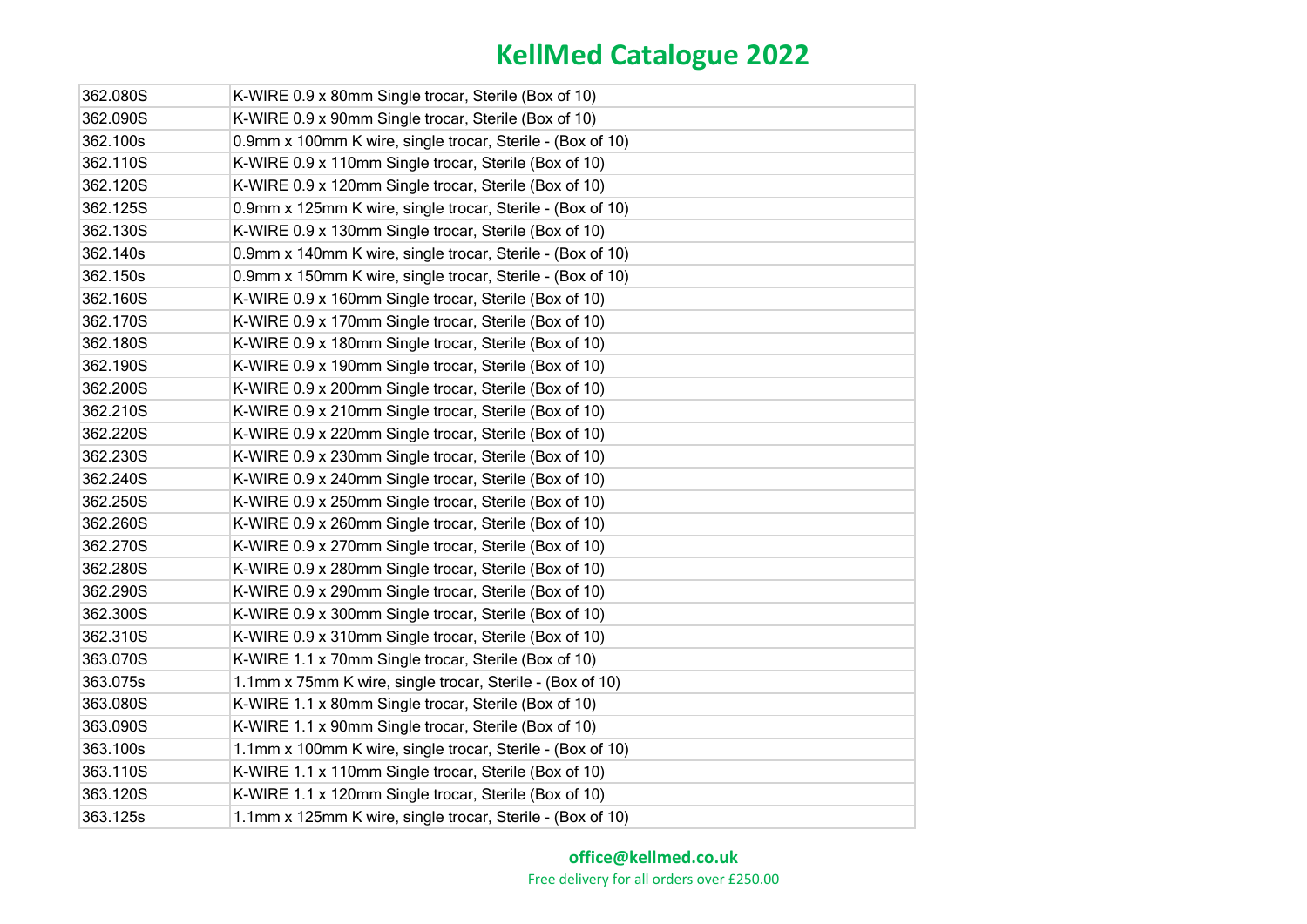| 363.130S | K-WIRE 1.1 x 130mm Single trocar, Sterile (Box of 10)      |
|----------|------------------------------------------------------------|
| 363.140S | K-WIRE 1.1 x 140mm Single trocar, Sterile (Box of 10)      |
| 363.150S | 1.1mm x 150mm K wire, single trocar, Sterile - (Box of 10) |
| 363.160S | K-WIRE 1.1 x 160mm Single trocar, Sterile (Box of 10)      |
| 363.170S | K-WIRE 1.1 x 170mm Single trocar, Sterile (Box of 10)      |
| 363.180S | K-WIRE 1.1 x 180mm Single trocar, Sterile (Box of 10)      |
| 363.190S | K-WIRE 1.1 x 190mm Single trocar, Sterile (Box of 10)      |
| 363.200S | 1.1mm x 200mm K wire, single trocar, Sterile - (Box of 10) |
| 363.210S | K-WIRE 1.1 x 210mm Single trocar, Sterile (Box of 10)      |
| 363.220S | K-WIRE 1.1 x 220mm Single trocar, Sterile (Box of 10)      |
| 363.230S | K-WIRE 1.1 x 230mm Single trocar, Sterile (Box of 10)      |
| 363.240S | K-WIRE 1.1 x 240mm Single trocar, Sterile (Box of 10)      |
| 363.250S | K-WIRE 1.1 x 250mm Single trocar, Sterile (Box of 10)      |
| 363.260S | K-WIRE 1.1 x 260mm Single trocar, Sterile (Box of 10)      |
| 363.270S | K-WIRE 1.1 x 270mm Single trocar, Sterile (Box of 10)      |
| 363.280S | K-WIRE 1.1 x 280mm Single trocar, Sterile (Box of 10)      |
| 363.290S | K-WIRE 1.1 x 290mm Single trocar, Sterile (Box of 10)      |
| 363.300S | K-WIRE 1.1 x 300mm Single trocar, Sterile (Box of 10)      |
| 363.310S | K-WIRE 1.1 x 310mm Single trocar, Sterile (Box of 10)      |
| 364.070S | K-WIRE 1.5 x 70mm Single trocar, Sterile (Box of 10)       |
| 364.080S | K-WIRE 1.5 x 80mm Single trocar, Sterile (Box of 10)       |
| 364.090S | K-WIRE 1.5 x 90mm Single trocar, Sterile (Box of 10)       |
| 364.100S | K-WIRE 1.5 x 100mm Single trocar, Sterile (Box of 10)      |
| 364.110S | K-WIRE 1.5 x 110mm Single trocar, Sterile (Box of 10)      |
| 364.120S | K-WIRE 1.5 x 120mm Single trocar, Sterile (Box of 10)      |
| 364.125s | 1.5mm x 125mm K wire, single trocar, Sterile - (Box of 10) |
| 364.130S | K-WIRE 1.5 x 130mm Single trocar, Sterile (Box of 10)      |
| 364.140S | K-WIRE 1.5 x 140mm Single trocar, Sterile (Box of 10)      |
| 364.150S | 1.5mm x 150mm K wire, single trocar, Sterile - (Box of 10) |
| 364.160S | K-WIRE 1.5 x 160mm Single trocar, Sterile (Box of 10)      |
| 364.170S | K-WIRE 1.5 x 170mm Single trocar, Sterile (Box of 10)      |
| 364.180S | K-WIRE 1.5 x 180mm Single trocar, Sterile (Box of 10)      |
| 364.190S | K-WIRE 1.5 x 190mm Single trocar, Sterile (Box of 10)      |

#### **office@kellmed.co.uk**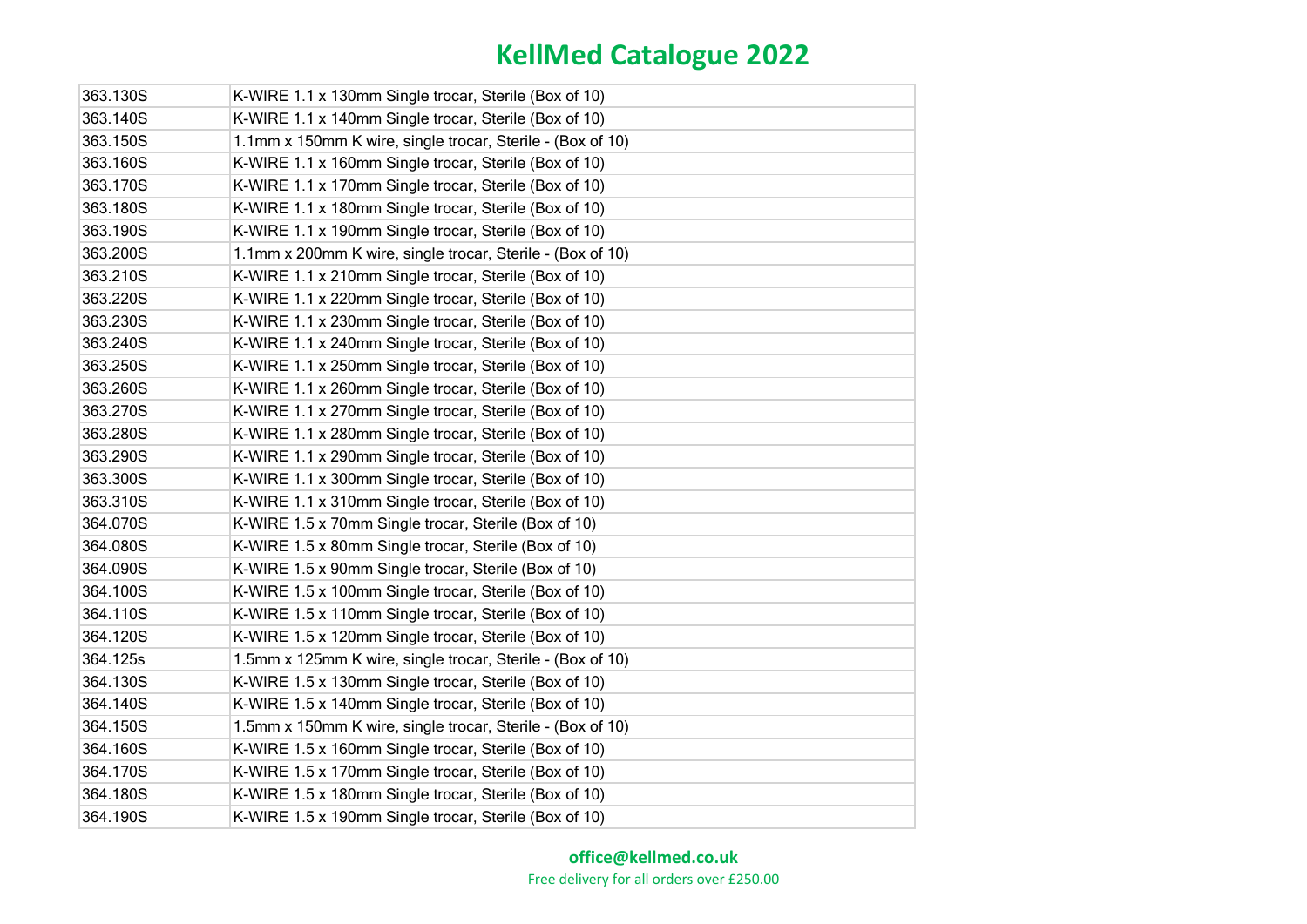| 364.200S | 1.5mm x 200mm K wire, single trocar, Sterile - (Box of 10) |
|----------|------------------------------------------------------------|
| 364.210S | K-WIRE 1.5 x 210mm Single trocar, Sterile (Box of 10)      |
| 364.220S | K-WIRE 1.5 x 220mm Single trocar, Sterile (Box of 10)      |
| 364.230S | K-WIRE 1.5 x 230mm Single trocar, Sterile (Box of 10)      |
| 364.240S | K-WIRE 1.5 x 240mm Single trocar, Sterile (Box of 10)      |
| 364.250s | 1.5mm x 250mm K wire, single trocar, Sterile - (Box of 10) |
| 364.260S | K-WIRE 1.5 x 260mm Single trocar, Sterile (Box of 10)      |
| 364.270S | K-WIRE 1.5 x 270mm Single trocar, Sterile (Box of 10)      |
| 364.280S | K-WIRE 1.5 x 280mm Single trocar, Sterile (Box of 10)      |
| 364.290S | K-WIRE 1.5 x 290mm Single trocar, Sterile (Box of 10)      |
| 364.300s | 1.5mm x 300mm K wire, single trocar, Sterile - (Box of 10) |
| 364.310S | K-WIRE 1.5 x 310mm Single trocar, Sterile (Box of 10)      |
| 370.070S | K-WIRE 0.9 x 70mm Double trocar, Sterile (Box of 10)       |
| 370.075S | 0.9mm x 75mm K wire, double trocar, Sterile - (Box of 10)  |
| 370.080S | K-WIRE 0.9 x 80mm Double trocar, Sterile (Box of 10)       |
| 370.090S | K-WIRE 0.9 x 90mm Double trocar, Sterile (Box of 10)       |
| 370.100S | 0.9mm x 100mm K wire, double trocar, Sterile - (Box of 10) |
| 370.110S | K-WIRE 0.9 x 110mm Double trocar, Sterile (Box of 10)      |
| 370.120S | K-WIRE 0.9 x 120mm Double trocar, Sterile (Box of 10)      |
| 370.125S | 0.9mm x 125mm K wire, double trocar, Sterile - (Box of 10) |
| 370.130S | K-WIRE 0.9 x 130mm Double trocar, Sterile (Box of 10)      |
| 370.140S | K-WIRE 0.9 x 140mm Double trocar, Sterile (Box of 10)      |
| 370.150S | 0.9mm x 150mm K wire, double trocar, Sterile - (Box of 10) |
| 370.160S | K-WIRE 0.9 x 160mm Double trocar, Sterile (Box of 10)      |
| 370.170S | K-WIRE 0.9 x 170mm Double trocar, Sterile (Box of 10)      |
| 370.180S | K-WIRE 0.9 x 180mm Double trocar, Sterile (Box of 10)      |
| 370.190S | K-WIRE 0.9 x 190mm Double trocar, Sterile (Box of 10)      |
| 370.200S | K-WIRE 0.9 x 200mm Double trocar, Sterile (Box of 10)      |
| 370.210S | K-WIRE 0.9 x 210mm Double trocar, Sterile (Box of 10)      |
| 370.220S | K-WIRE 0.9 x 220mm Double trocar, Sterile (Box of 10)      |
| 370.230S | K-WIRE 0.9 x 230mm Double trocar, Sterile (Box of 10)      |
| 370.240S | K-WIRE 0.9 x 240mm Double trocar, Sterile (Box of 10)      |
| 370.250S | K-WIRE 0.9 x 250mm Double trocar, Sterile (Box of 10)      |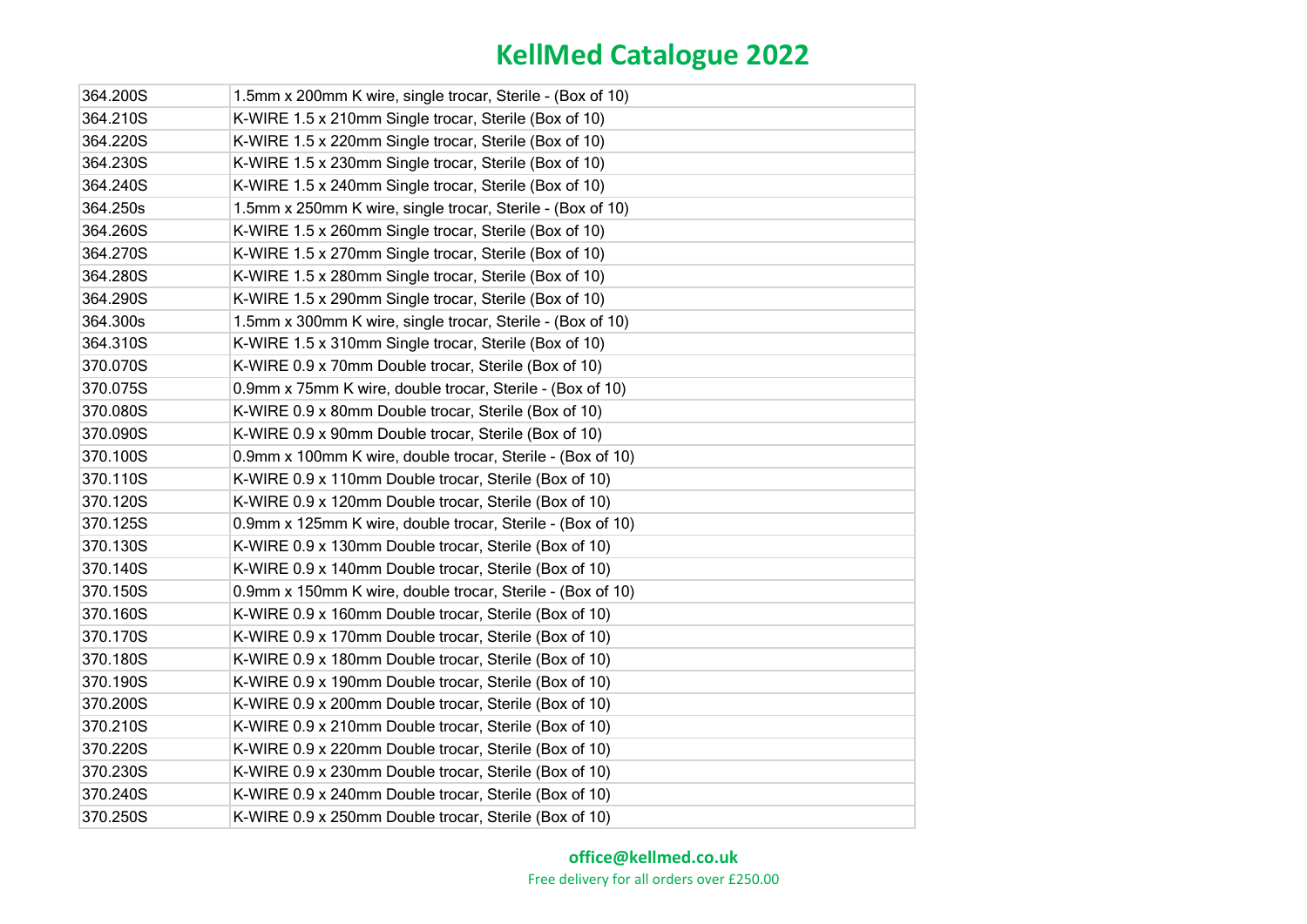| 370.260S | K-WIRE 0.9 x 260mm Double trocar, Sterile (Box of 10)      |
|----------|------------------------------------------------------------|
| 370.270S | K-WIRE 0.9 x 270mm Double trocar, Sterile (Box of 10)      |
| 370.280S | K-WIRE 0.9 x 280mm Double trocar, Sterile (Box of 10)      |
| 370.290S | K-WIRE 0.9 x 290mm Double trocar, Sterile (Box of 10)      |
| 370.300S | K-WIRE 0.9 x 300mm Double trocar, Sterile (Box of 10)      |
| 370.310S | K-WIRE 0.9 x 310mm Double trocar, Sterile (Box of 10)      |
| 371.070S | K-WIRE 1.1 x 70mm Double trocar, Sterile (Box of 10)       |
| 371.075s | 1.1mm x 75mm K wire, double trocar, Sterile - (Box of 10)  |
| 371.080S | K-WIRE 1.1 x 80mm Double trocar, Sterile (Box of 10)       |
| 371.090S | K-WIRE 1.1 x 90mm Double trocar, Sterile (Box of 10)       |
| 371.100S | 1.1mm x 100mm K wire, double trocar, Sterile - (Box of 10) |
| 371.110S | K-WIRE 1.1 x 110mm Double trocar, Sterile (Box of 10)      |
| 371.120S | K-WIRE 1.1 x 120mm Double trocar, Sterile (Box of 10)      |
| 371.125S | 1.1mm x 125mm K wire, double trocar, Sterile - (Box of 10) |
| 371.130S | K-WIRE 1.1 x 130mm Double trocar, Sterile (Box of 10)      |
| 371.140S | K-WIRE 1.1 x 140mm Double trocar, Sterile (Box of 10)      |
| 371.150S | 1.1mm x 150mm K wire, double trocar, Sterile - (Box of 10) |
| 371.160S | K-WIRE 1.1 x 160mm Double trocar, Sterile (Box of 10)      |
| 371.170S | K-WIRE 1.1 x 170mm Double trocar, Sterile (Box of 10)      |
| 371.180S | K-WIRE 1.1 x 180mm Double trocar, Sterile (Box of 10)      |
| 371.190S | K-WIRE 1.1 x 190mm Double trocar, Sterile (Box of 10)      |
| 371.200S | 1.1mm x 200mm K wire, double trocar, Sterile - (Box of 10) |
| 371.210S | K-WIRE 1.1 x 210mm Double trocar, Sterile (Box of 10)      |
| 371.220S | K-WIRE 1.1 x 220mm Double trocar, Sterile (Box of 10)      |
| 371.230S | K-WIRE 1.1 x 230mm Double trocar, Sterile (Box of 10)      |
| 371.240S | K-WIRE 1.1 x 240mm Double trocar, Sterile (Box of 10)      |
| 371.250S | K-WIRE 1.1 x 250mm Double trocar, Sterile (Box of 10)      |
| 371.260S | K-WIRE 1.1 x 260mm Double trocar, Sterile (Box of 10)      |
| 371.270S | K-WIRE 1.1 x 270mm Double trocar, Sterile (Box of 10)      |
| 371.280S | K-WIRE 1.1 x 280mm Double trocar, Sterile (Box of 10)      |
| 371.290S | K-WIRE 1.1 x 290mm Double trocar, Sterile (Box of 10)      |
| 371.300s | 1.1mm x 300mm K wire, double trocar, Sterile - (Box of 10) |
| 371.310S | K-WIRE 1.1 x 310mm Double trocar, Sterile (Box of 10)      |

#### **office@kellmed.co.uk**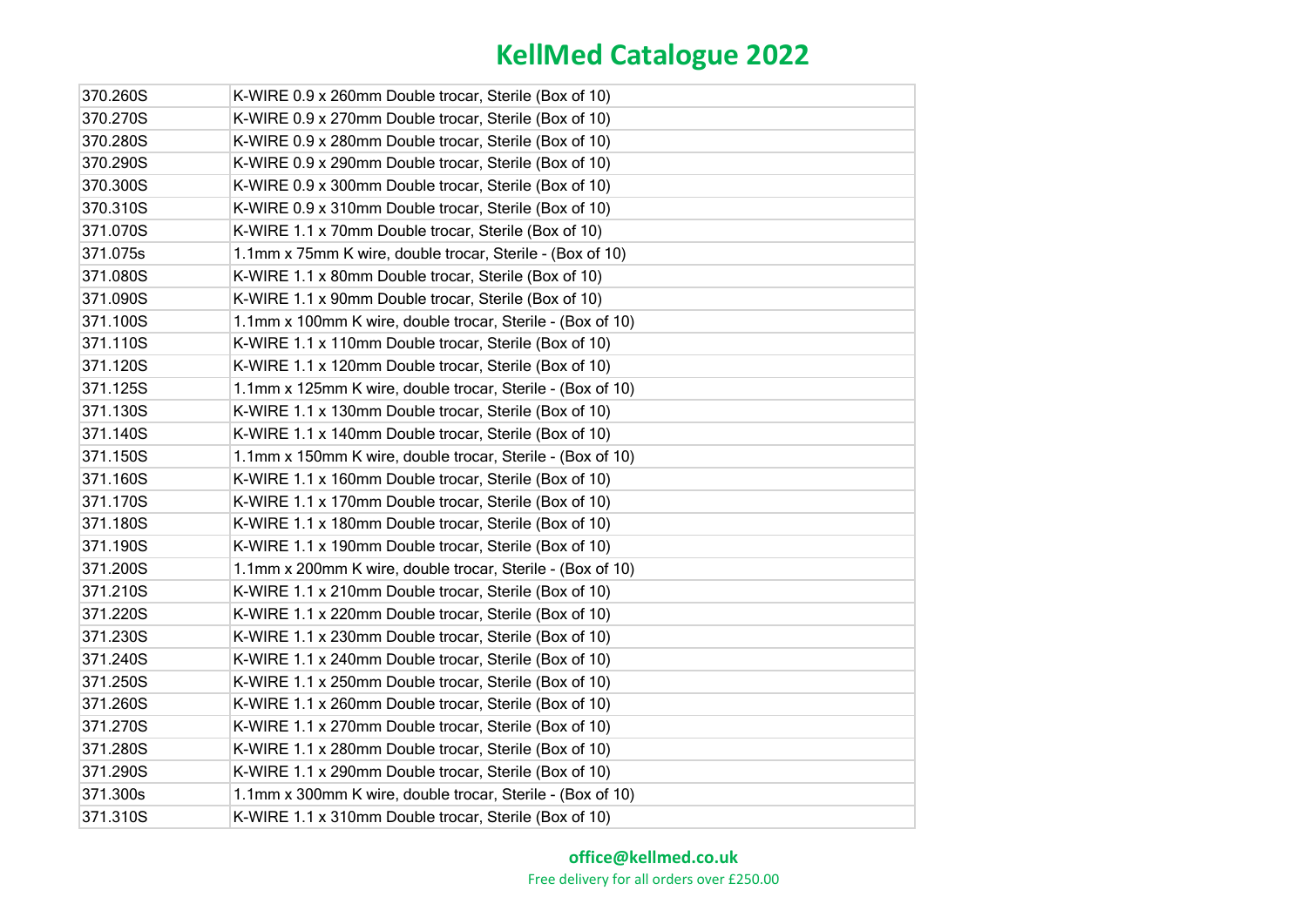| 372.070S | K-WIRE 1.5 x 70mm Double trocar, Sterile (Box of 10)                             |
|----------|----------------------------------------------------------------------------------|
| 372.080S | K-WIRE 1.5 x 80mm Double trocar, Sterile (Box of 10)                             |
| 372.090S | K-WIRE 1.5 x 90mm Double trocar, Sterile (Box of 10)                             |
| 372.100S | 1.5mm x 100mm K wire, double trocar, Sterile - (Box of 10)                       |
| 372.110S | K-WIRE 1.5 x 110mm Double trocar, Sterile (Box of 10)                            |
| 372.120S | K-WIRE 1.5 x 120mm Double trocar, Sterile (Box of 10)                            |
| 372.130S | K-WIRE 1.5 x 130mm Double trocar, Sterile (Box of 10)                            |
| 372.140S | K-WIRE 1.5 x 140mm Double trocar, Sterile (Box of 10)                            |
| 372.150s | 1.5mm x 150mm K wire, double trocar, Sterile - (Box of 10)                       |
| 372.160S | K-WIRE 1.5 x 160mm Double trocar, Sterile (Box of 10)                            |
| 372.170S | K-WIRE 1.5 x 170mm Double trocar, Sterile (Box of 10)                            |
| 372.180S | K-WIRE 1.5 x 180mm Double trocar, Sterile (Box of 10)                            |
| 372.190S | K-WIRE 1.5 x 190mm Double trocar, Sterile (Box of 10)                            |
| 372.200S | K-WIRE 1.5 x 200mm Double trocar, Sterile (Box of 10)                            |
| 372.210S | K-WIRE 1.5 x 210mm Double trocar, Sterile (Box of 10)                            |
| 372.220S | K-WIRE 1.5 x 220mm Double trocar, Sterile (Box of 10)                            |
| 372.230S | K-WIRE 1.5 x 230mm Double trocar, Sterile (Box of 10)                            |
| 372.240S | K-WIRE 1.5 x 240mm Double trocar, Sterile (Box of 10)                            |
| 372.250S | K-WIRE 1.5 x 250mm Double trocar, Sterile (Box of 10)                            |
| 372.260S | K-WIRE 1.5 x 260mm Double trocar, Sterile (Box of 10)                            |
| 372.270S | K-WIRE 1.5 x 270mm Double trocar, Sterile (Box of 10)                            |
| 372.280S | K-WIRE 1.5 x 280mm Double trocar, Sterile (Box of 10)                            |
| 372.290S | K-WIRE 1.5 x 290mm Double trocar, Sterile (Box of 10)                            |
| 372.300s | 1.5mm x 300mm K wire, double trocar, Sterile - (Box of 10)                       |
| 372.310S | K-WIRE 1.5 x 310mm Double trocar, Sterile (Box of 10)                            |
| 373.150S | 1.3mm x 150mm guide wire, single trocar with threaded tip, Sterile - (Box of 10) |
| 373.300S | K-WIRE 1.8 x 300mm Double trocar, Sterile (Box of 10)                            |
| 374.300S | Pin, Sterile, Round Ends, 8mm x 300mm - (Box of 10)                              |
| 375.150S | 1.4mm x 150mm Guide Wire, Single Trocar with Threaded Tip, Sterile - (Box of 10) |
| 376.230S | 3.2mm x 230mm Guide Wire with Threaded Tip, Sterile (Box of 10)                  |
| 376.300S | 3.2mm x 300mm guide wire, single trocar, threaded tip, Sterile - (Box of 10)     |
| 376.400S | 3.2mm x 400mm guide wire, single trocar, threaded tip, Sterile - (Box of 10)     |
| 377.230S | 2.8mm x 230mm Guide Wire with Threaded Tip, Sterile (Box of 10)                  |

#### **office@kellmed.co.uk**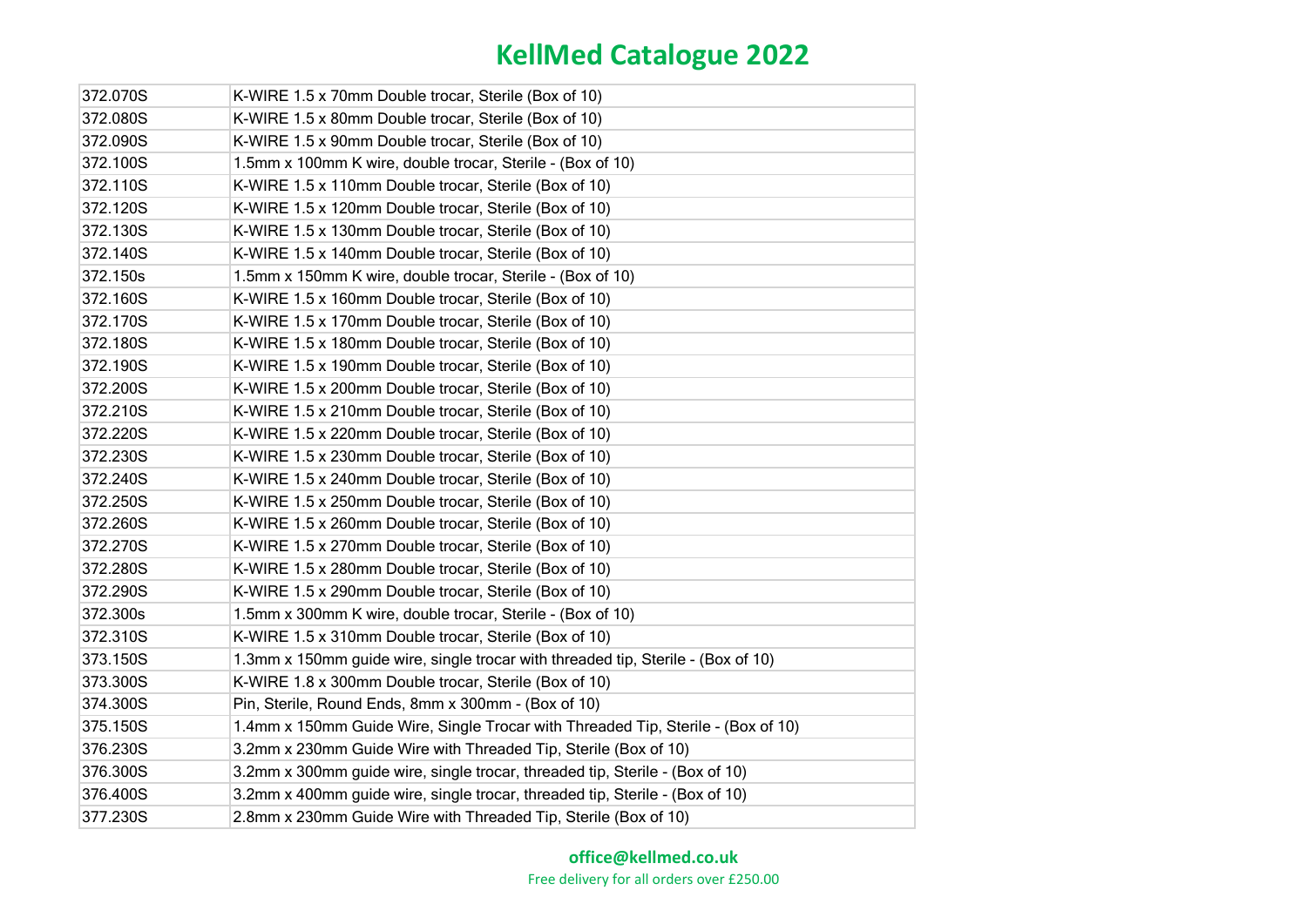| 377.300S | 2.8mm x 300mm guide wire, single trocar with threaded tip, Sterile - (Box of 10)  |
|----------|-----------------------------------------------------------------------------------|
| 380.150S | 1.6mm x 150mm Steinmann pin, single trocar, fully threaded, Sterile (Box of 10)   |
| 380.230S | 1.6mm x 230mm Steinmann Pin, Single Trocar, Fully Threaded, Sterile (pack of 10)  |
| 381.150S | 2.0mm x 150mm Steinmann pin, single trocar, fully threaded, Sterile (Box of 10)   |
| 381.230S | 2.0mm x 230mm Steinmann pin, single trocar, fully threaded, Sterile - (Box of 10) |
| 381.280S | 2.0mm x 280mm Steinmann Pin, Single Trocar, Fully Threaded, Sterile (pack of 10)  |
| 382.230S | 2.5mm x 230mm Steinmann pin, single trocar, fully threaded, Sterile - (Box of 10) |
| 383.200S | 3.0mm x 200mm Steinmann pin, single trocar, fully threaded, Sterile (Box of 10)   |
| 383.230S | 3.0mm x 230mm Steinmann pin, single trocar, fully threaded, Sterile - (Box of 10) |
| 384.230S | 3.2mm x 230mm Steinmann Pin, Single Trocar, Fully Threaded, Sterile (pack of 10)  |
| 385.230S | 3.5mm x 230mm Steinmann Pin, Single Trocar, Fully Threaded, Sterile (pack of 10)  |
| 386.230S | 4.0mm x 230mm Steinmann Pin, Single Trocar, Fully Threaded, Sterile (pack of 10)  |
| 387.100S | 1.2mm x 100mm K Wire Double Trocar with Threaded Tip, Sterile (Box of 10)         |
| 388.150S | 1.1mm x 150mm K wire, threaded tip - Sterile - (Box of 10) DISCONTINUED           |
| 389.100S | 1.2mm x 100mm K Wire Single Trocar with Threaded Tip, Sterile (Box of 10)         |
| 390.200S | 4.0mm x 200mm Denham Pin, Sterile (Box of 10)                                     |
| 390.203s | 4.0mm x 203mm Denham Pin, Sterile - (Box of 10)                                   |
| 390.230S | 4.0mm x 230mm Denham Pin, Sterile - (Box of 10)                                   |
| 391.203s | 4.8mm x 203mm Denham pin, Sterile - (Box of 10)                                   |
| 391.230S | 4.8mm x 230mm Denham Pin, Sterile (Box of 10)                                     |
| 395.250S | 4.0mm x 250mm Denham Pin, Sterile (Box of 10)                                     |
| 397.200S | 5.0mm x 200mm Denham Pin, Sterile (Box of 10)                                     |
| 397.230S | 5.0mm x 230mm Denham Pin, Sterile (Box of 10)                                     |
| 401.150S | 2.0mm x 150mm K Wire, Round/Round, Sterile (Box of 10)                            |
| 401.200S | 2.0mm x 200mm K Wire, Round/Round, Sterile (Pack of 10)                           |
| 448.150S | K-WIRE 1,6 x 150mm Threaded Tip 10mm, Sterile (Box of 10)                         |
| 500.200S | 4.8mm x 200mm Steinmann pin, single trocar, Sterile (Pack of 10)                  |
| 500.250S | 4.8mm x 250mm Steinmann pin, single trocar, Sterile (Box of 10)                   |
| 510.380S | ACL Guide Wire with Suture Eye, Bayonet Point, 2.4mm x 380mm STERILE (Pack of 10) |
| 610.360S | ACL Guide Wire with Suture Eye, Drill Tip, 2.4mm x 360mm STERILE (Pack of 10)     |
| 610.380S | ACL Guide Wire with Suture Eye, Drill Tip, 2.4mm x 380mm STERILE (Pack of 10)     |
|          |                                                                                   |
|          |                                                                                   |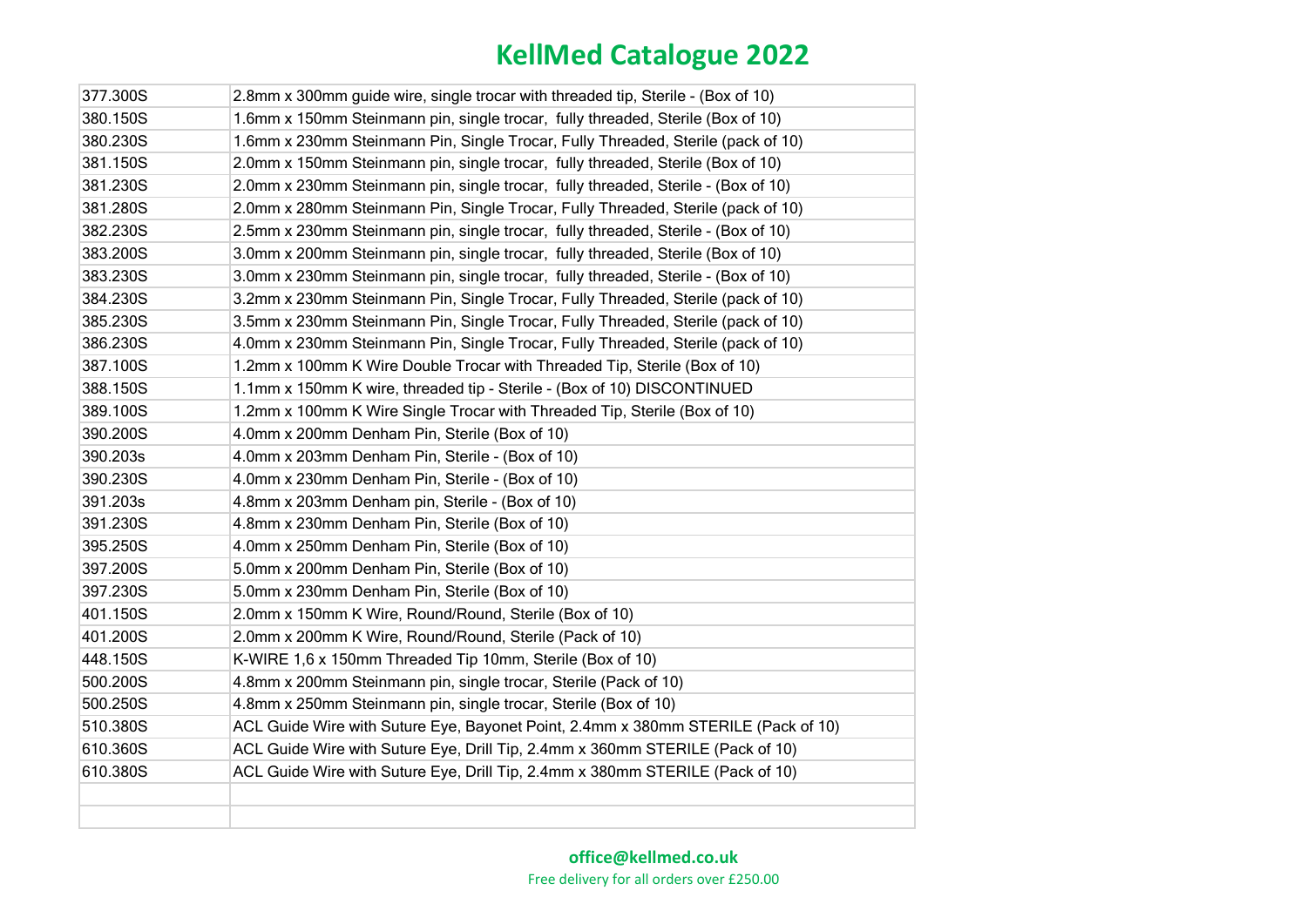|            | <b>Cerclage Wire</b>                                         |
|------------|--------------------------------------------------------------|
| 720.400S   | 0.4mm x 400mm Cerclage Bone Wire Sterile (Pack of 10)        |
| 725.400S   | 0.45mm x 400mm Cerclage Bone Wire (26g) Sterile (Pack of 10) |
| 730.500S   | 0.8mm x 500mm Cerclage Bone Wire Sterile (Pack of 10)        |
| 731.400S   | 0.9mm x 400mm Cerclage Bone Wire Sterile - Box of 10         |
| 735.500S   | 1.0mm x 500mm Cerclage Bone Wire Sterile (Pack of 10)        |
| 740.400S   | 1.25mm x 400mm Cerclage Bone Wire Sterile (Pack of 10)       |
| 740.600S   | 1.25mm x 600mm Cerclage Bone Wire Sterile (Pack of 10)       |
| 741.400S   | 1.5mm x 400mm Cerclage Bone Wire Sterile (Box of 10)         |
| 742.400S   | 1.6mm x 400mm Cerclage Bone Wire Sterile, Pack of 10         |
| 750.090S   | Looped Cerclage Wire 1.2 x 900mm Sterile (Pack of 10)        |
| 750.400S   | 1.2mm x 400mm Cerclage Bone Wire Sterile (Pack of 10)        |
| 750.500S   | 1.2mm x 500mm Cerclage Bone Wire Sterile (Pack of 10)        |
| 750.600S   | 1.2mm x 600mm Cerclage Bone Wire Sterile (Box of 10)         |
| 761.400S   | 0.71mm x 400mm Cerclage Bone Wire Sterile (Pack of 10)       |
| 771.400S   | Olive Wire 1.8mm x 400mm, Sterile (Pack of 10)               |
|            | <b>Drills, Taps and Burrs</b>                                |
| 816.06520S | Wedge Burr 3.0mm x 65mm 20mm Tip Sterile (Box of 5)          |
| 816.065S   | Wedge Burr 3.0mm x 65mm Sterile (Box of 5)                   |
| 816.090S   | Wedge Burr 3.0mm x 90mm Sterile (Box of 5)                   |
| 912.060s   | 1.1mm x 60mm drill bit, quick fit, Sterile - (Box of 5)      |
| 913.085s   | 1.5mm x 85mm drill bit, quick fit, Sterile - (Box of 5)      |
| 914.100S   | 2.0mm x 100mm drill bit, quick fit, Sterile - (Box of 5)     |
| 914.125s   | 2.0mm x 125mm drill bit, quick fit, Sterile - (Box of 5)     |
| 915.110S   | 2.5mm x 110mm drill bit, quick fit, Sterile - (Box of 5)     |
| 915.125s   | 2.5mm x 125mm drill bit, quick fit, Sterile - (Box of 5)     |
| 915.170S   | 2.5mm x 170mm drill bit, Quick fit, sterile (Box of 5)       |
| 916.100S   | 2.7mm x 100mm drill bit, quick fit, Sterile - (Box of 5)     |
| 916.125s   | 2.7mm x 125mm drill bit, quick fit, Sterile - (Box of 5)     |
| 917.125S   | 3.2mm x 125mm drill bit, quick fit, Sterile - (Box of 5)     |
| 917.145S   | 3.2mm x 145mm drill bit, quick fit, Sterile - (Box of 5)     |
| 917.195s   | 3.2mm x 195mm drill bit, quick fit, Sterile - (Box of 5)     |

#### **office@kellmed.co.uk** Free delivery for all orders over £250.00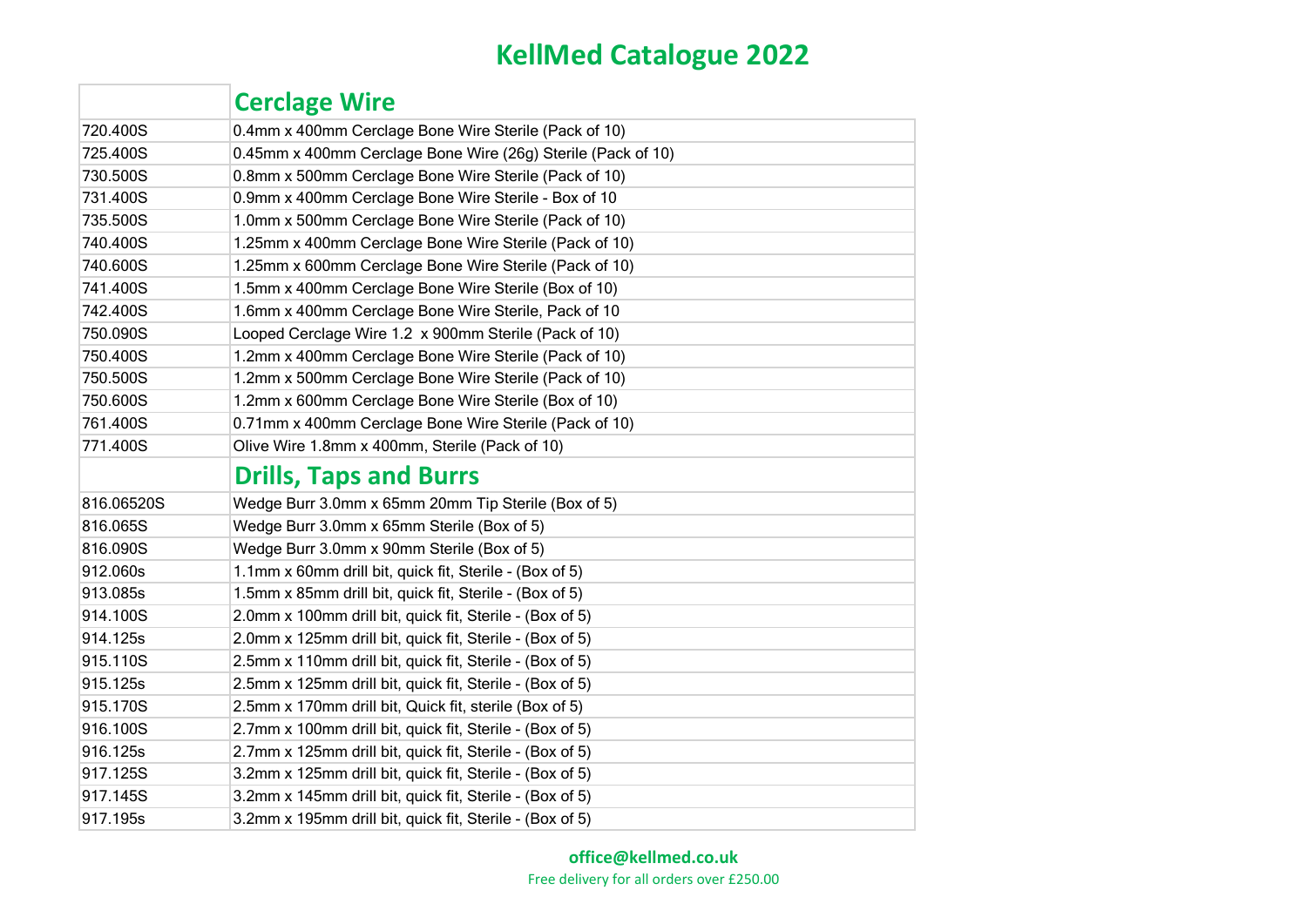| 918.110S | 3.5mm x 110mm drill bit, quick fit, Sterile - (Box of 5)           |
|----------|--------------------------------------------------------------------|
| 918.145s | 3.5mm x 145mm drill bit, quick fit, Sterile - (Box of 5)           |
| 918.195s | 3.5mm x 195mm drill bit, quick fit, Sterile - (Box of 5)           |
| 919.145s | 4.5mm x 145mm drill bit, quick fit, Sterile - (Box of 5)           |
| 919.195s | 4.5mm x 195mm drill bit, quick fit, Sterile - (Box of 5)           |
| 919.300s | 4.5mm x 300mm drill bit, quick fit, Sterile - (Box of 5)           |
| 920.100s | 1.8mm x 100mm drill bit, quick fit, Sterile - (Box of 5)           |
| 921.100s | 2.4mm x 100mm drill bit, quick fit, Sterile - (Box of 5)           |
| 923.145s | 5.0mm x 145mm drill bit, quick fit, Sterile - (Box of 5)           |
| 929.300s | 6mm x 300mm drill, quick fit, Sterile - (Box of 5)                 |
| 930.045s | 1.1mm x 45mm drill bit, plain shank, Sterile - (Box of 5)          |
| 931.070s | 1.5mm x 70mm drill bit, plain shank, Sterile - (Box of 5)          |
| 931.180s | 1.5mm x 180mm drill bit, plain shank, Sterile - (Box of 5)         |
| 932.085s | 2.0mm x 85mm drill bit, plain shank, Sterile - (Box of 5)          |
| 932.180s | 2.0mm x 180mm drill bit, plain shank, Sterile - (Box of 5)         |
| 933.095s | 2.5mm x 95mm drill bit, plain shank, Sterile - (Box of 5)          |
| 933.180s | 2.5mm x 180mm drill bit, plain shank, Sterile - (Box of 5)         |
| 934.085s | 2.7mm x 85mm drill bit, plain shank, Sterile - (Box of 5)          |
| 934.100s | 2.7mm x 100mm drill bit, plain shank, Sterile - (Box of 5)         |
| 934.180s | 2.7mm x 180mm drill bit, plain shank, Sterile - (Box of 5)         |
| 935.106s | 3.2mm x 106mm drill bit, plain shank, Sterile - (Box of 5)         |
| 935.130s | 3.2mm x 130mm drill bit, plain shank, Sterile - (Box of 5)         |
| 935.180s | 3.2mm x 180mm drill bit, plain shank, Sterile - (Box of 5)         |
| 936.112S | 3.5mm x 112mm drill bit, plain shank, Sterile - (Box of 5)         |
| 936.180S | 3.5mm x 180mm drill bit, plain shank, Sterile - (Box of 5)         |
| 937.126s | 4.5mm x 126mm drill bit, plain shank, Sterile - (Box of 5)         |
| 937.180s | 4.5mm x 180mm drill bit, plain shank, Sterile - (Box of 5)         |
| 937.195s | 4.5mm x 195mm drill bit, plain shank, Sterile - (Box of 5)         |
| 938.150s | 6.5mm x 150mm drill bit, plain shank, Sterile - (Box of 5)         |
| 939.120S | 4.0mm x 120mm drill bit, plain shank, Sterile - (Box of 5)         |
| 939.180s | 4.0mm x 180mm drill bit, plain shank, Sterile - (Box of 5)         |
| 941.110S | Cortical tap 3.5mm x 110mm, quick fit, Sterile - (Box of 5)        |
| 942.125S | Cortical tap 4.5mm x 125mm, quick fit, Sterile packed - (Box of 5) |

#### **office@kellmed.co.uk**